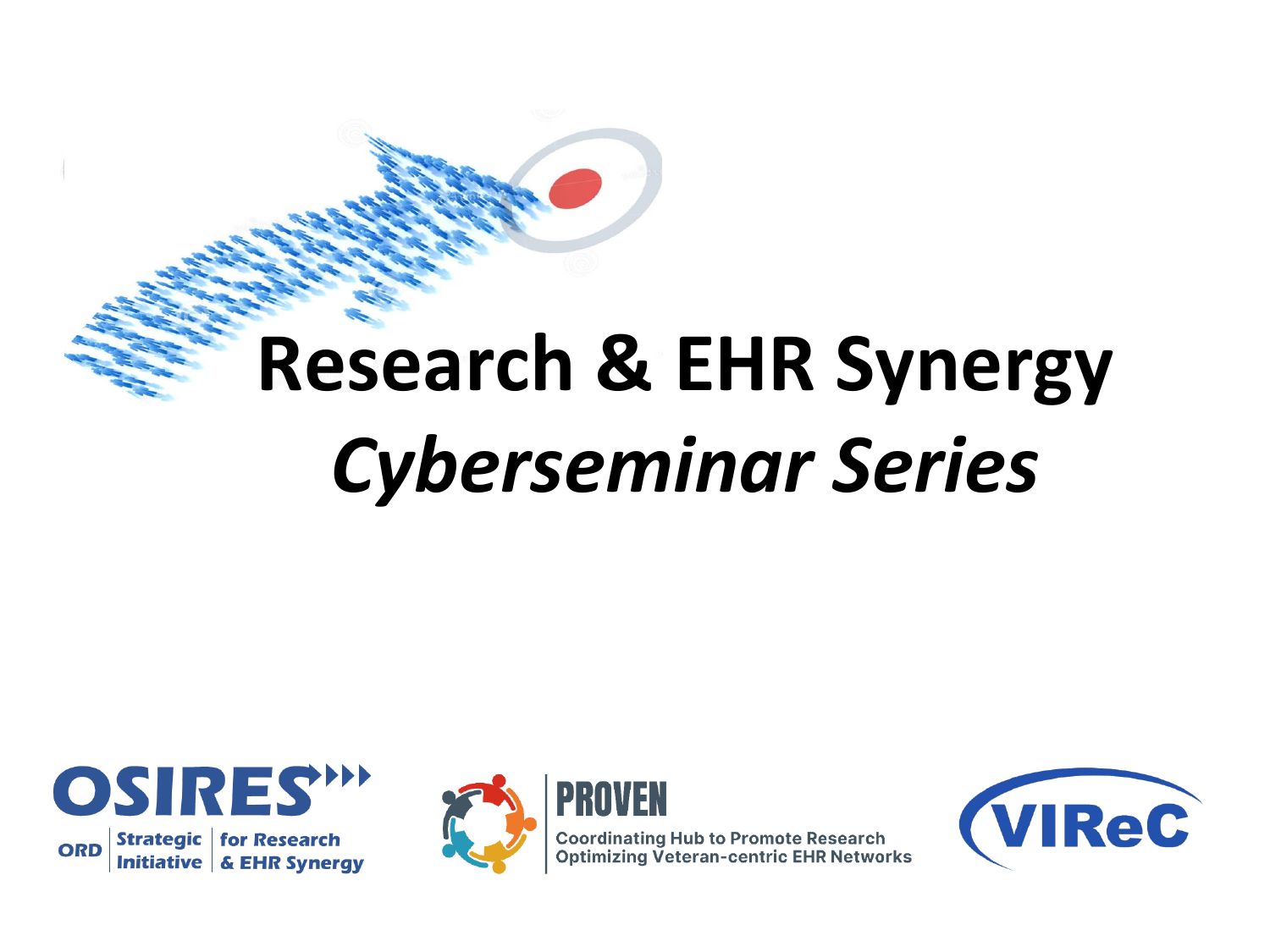



# **PROVEN Coordinating Hub to Accelerate Electronic Health Record Modernization Research**

**Steven Simon, MD, MPH** (Los Angeles) **Michael Weiner, MD, MPH** (Indianapolis) **Jessica Davila, PhD** (Houston) **Elizabeth Yano, PhD** (Los Angeles)

> National VA HSR&D Cyberseminar September 1, 2020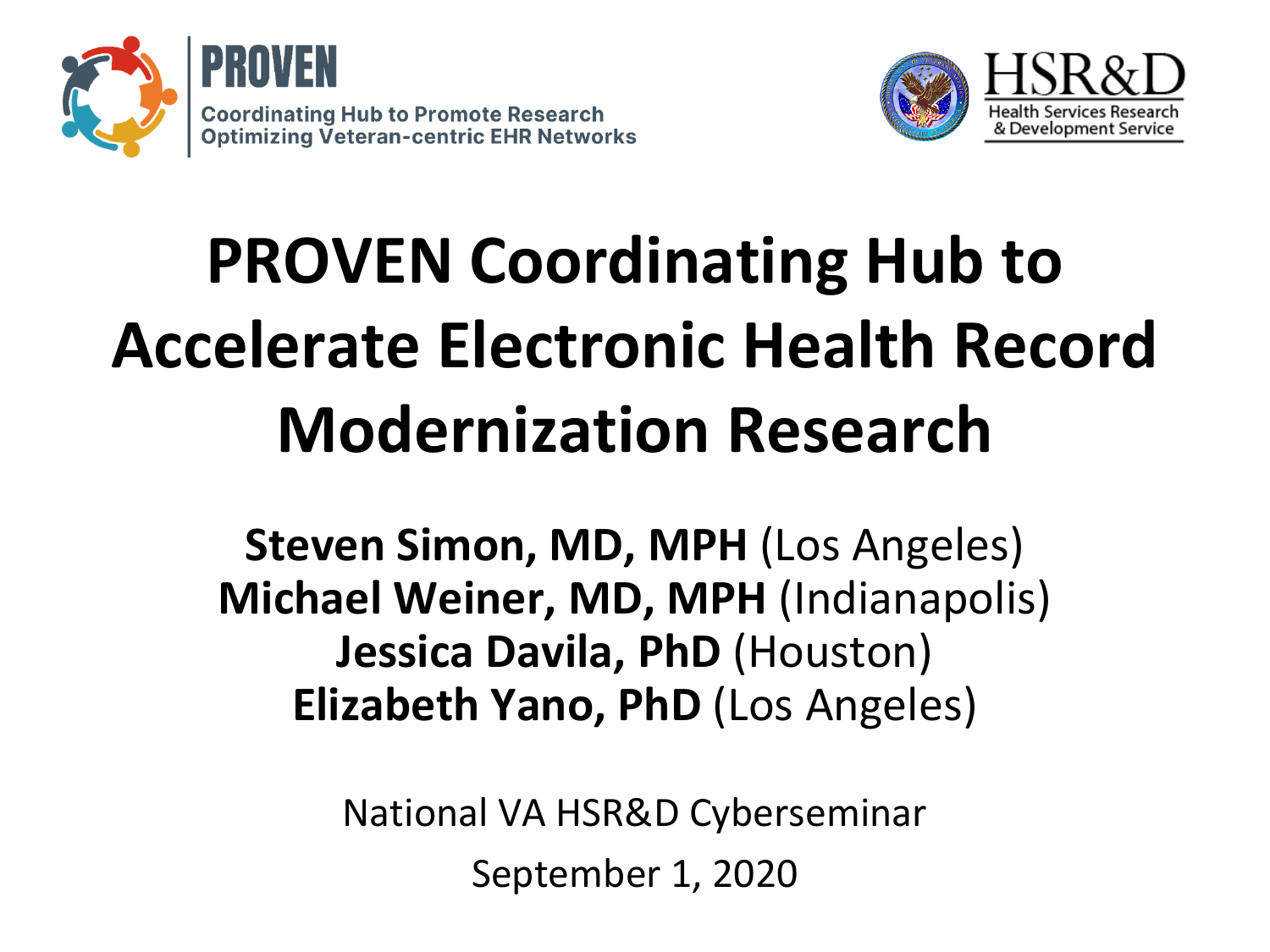# **Session Objectives**

- What is PROVEN?
- How does it fit into the Research & EHRM ecosystem?
- Initial pilot projects studying the EHRM
- What can PROVEN do for you?

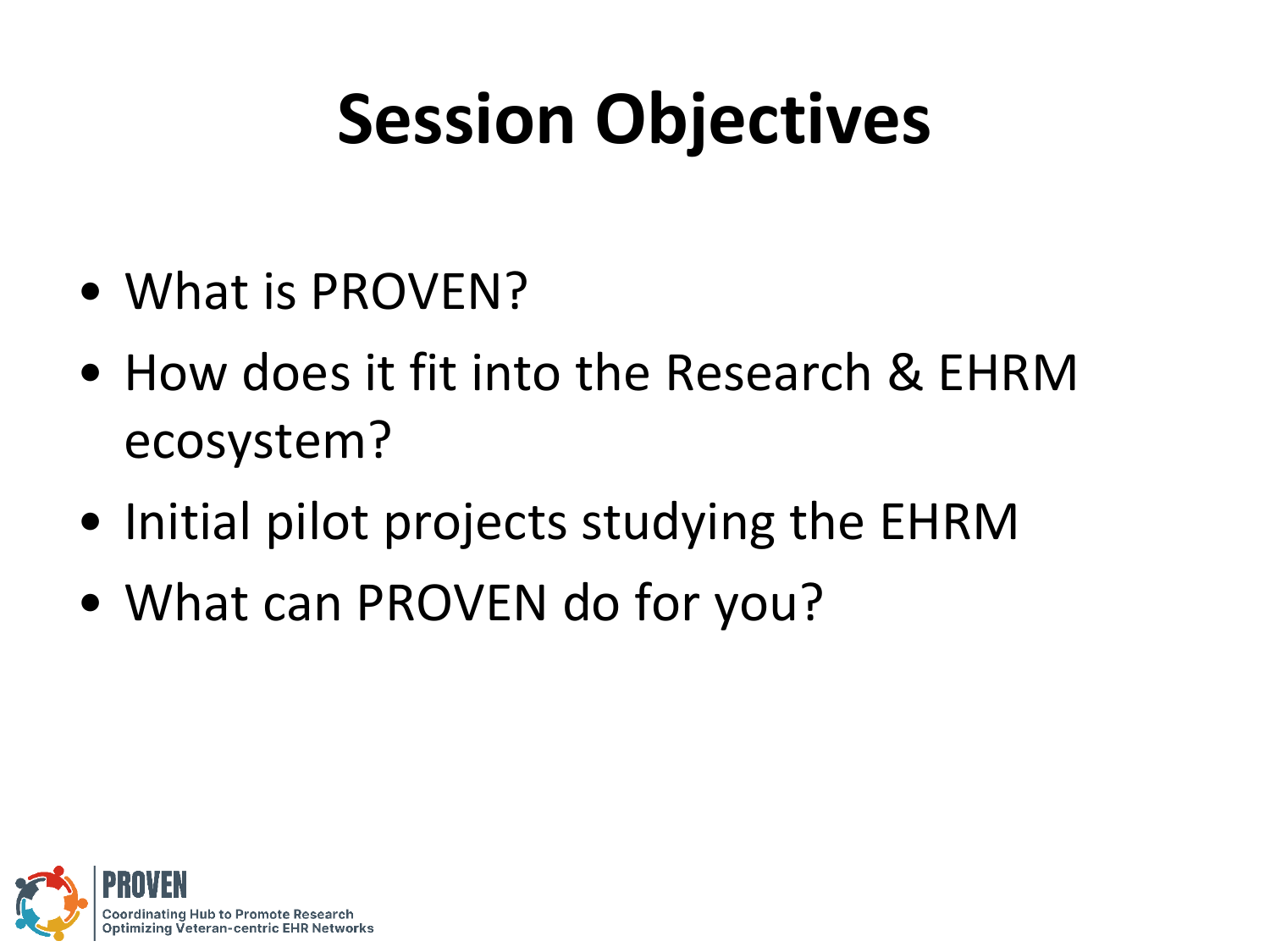PROVEN Coordinating Hub

### **ADMINISTRATIVE CORE**



Steven Simon, MD, MPH VA Greater Los Angeles

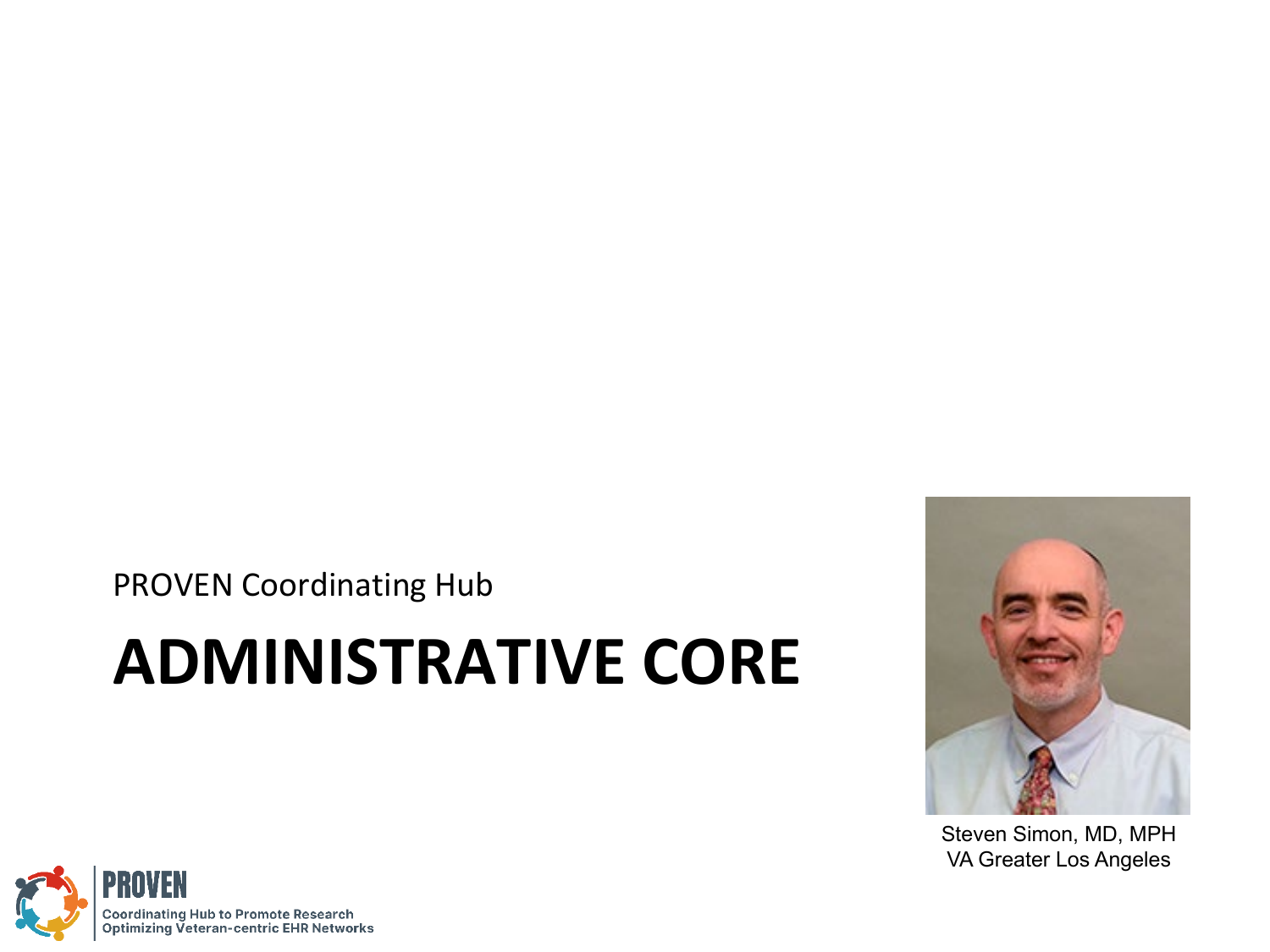# **PROVEN Aims & Functions**

- **1. SUPPORT**. Support, promote, & enhance health services research and related to EHRM
- **2. PILOT**. Oversee conduct of five rapid pilot projects studying aspects of the EHR implementation
- **3. TRAIN** and **ADVISE**. Provide methodological training, methodological and informatics expertise, & support to investigators of EHRM
- **4. CONNECT** and **COORDINATE**. Serve as liaison between EHRM researchers and VA operational partners and implementation sites
- **5. DISSEMINATE**. Communicate EHRM research findings to OEHRM and other VA decision-makers, and the informatics research community
- **6. PRIORITIZE**. Curate and prioritize the EHRM research agenda

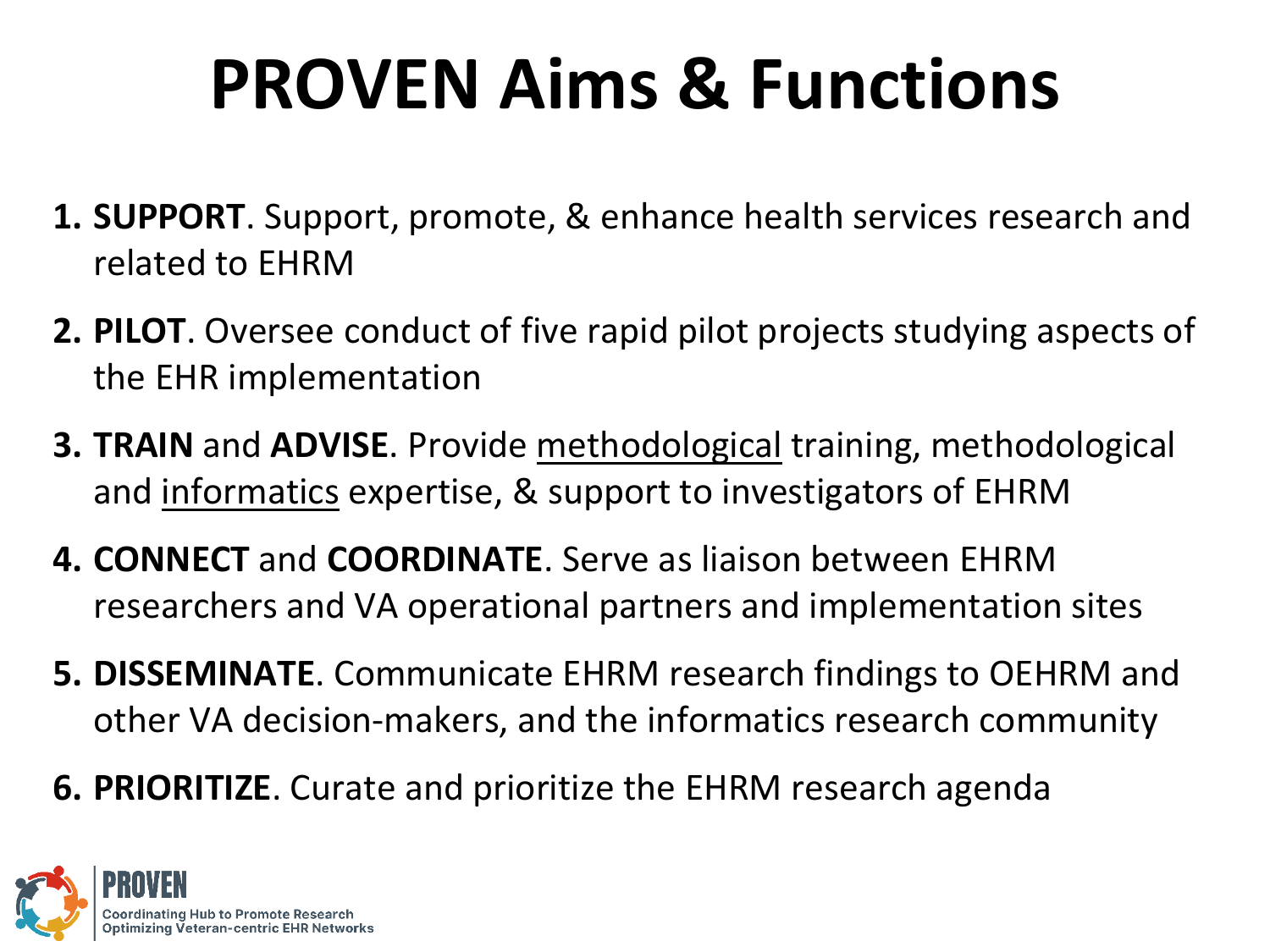### **Organizational Chart (Aug 2020)**



\*OSIRES = ORD Strategic Initiative for Research & EHR Synergy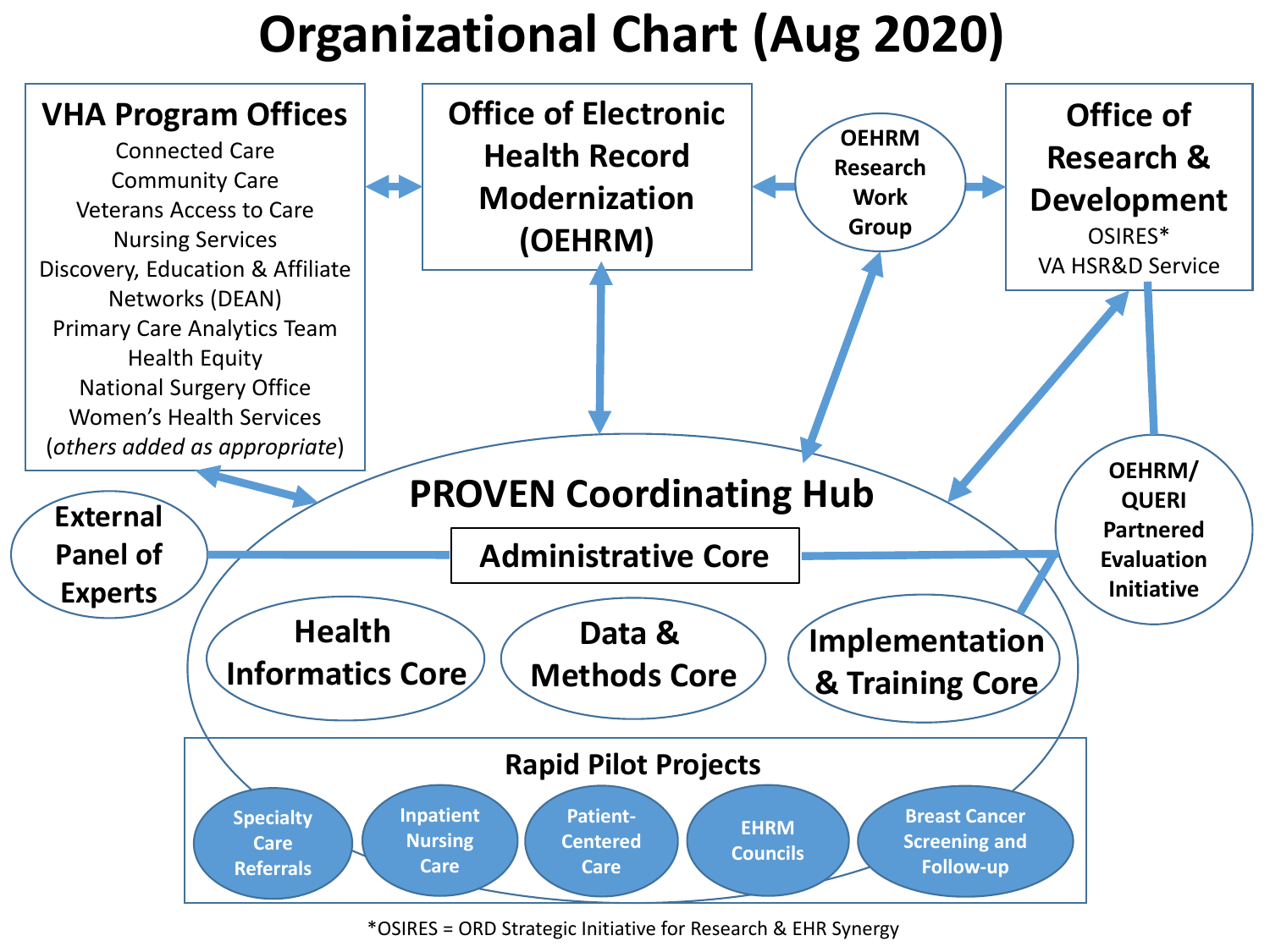# **PROVEN OR RWG**

#### **PROVEN Hub**

#### *Helps Research make scientific contributions to EHRM.*

- 1. SUPPORT, PILOT, and PRIORITIZE EHRM research
- 2. TRAIN and ADVISE in methods & informatics relating to EHRM
- 3. CONNECT and COORDINATE. Serve as liaison
- 4.DISSEMINATE EHRM research findings

#### **OEHRM Research Work Group**

#### *Helps Research continue to do work using the EHR and its data.*

- 1. IMPACT. Impact and mitigation for transitioning sites
- 2. INTEGRATE. Research-EHR integration, such as for clinical trials
- 3. SUSTAIN. Foster sustainability of research data
	- Understanding incoming data
	- Advising about using new data alongside legacy data
- 4. ACCESS. Advocate for access to EHR data for research use

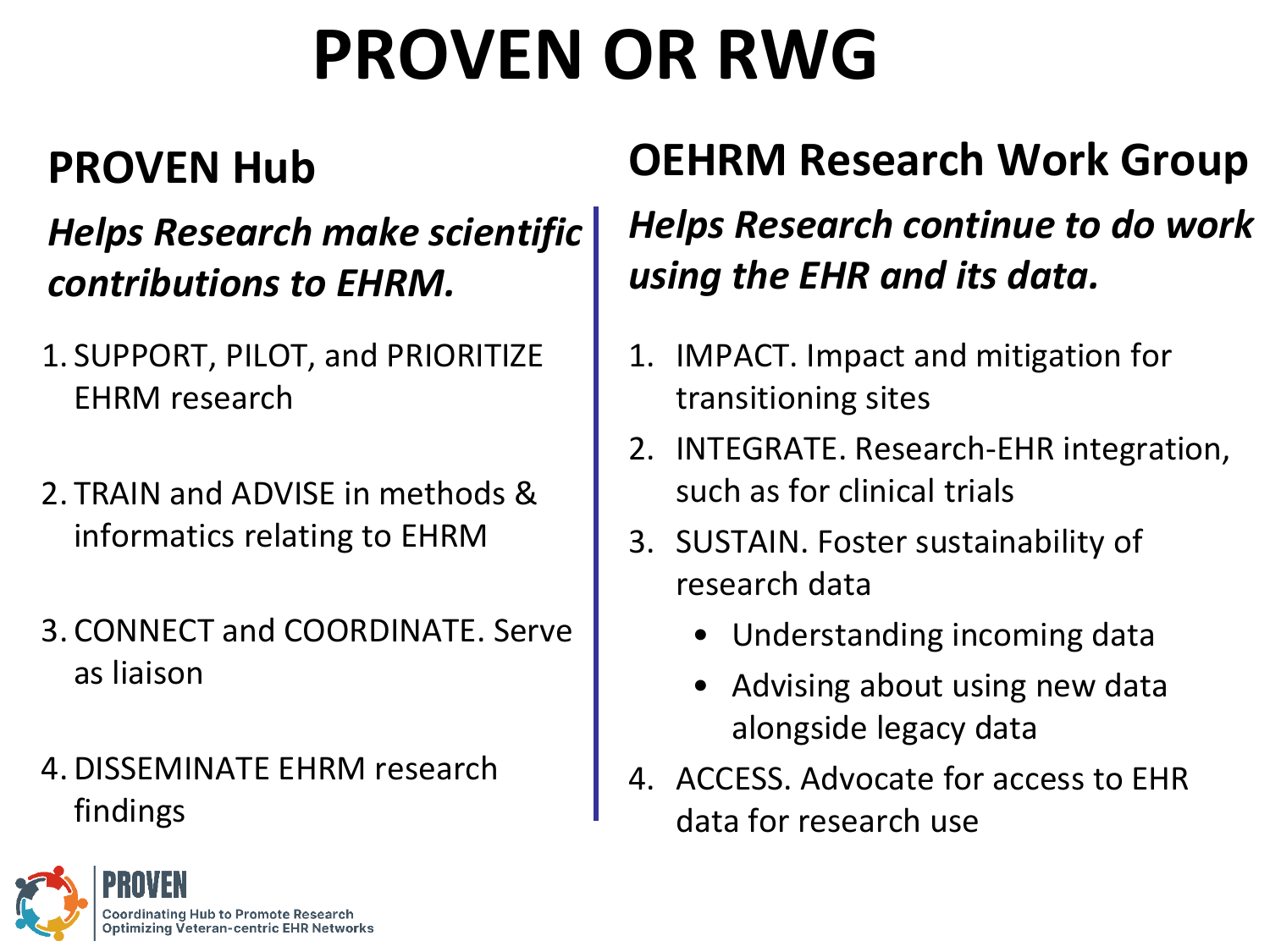PROVEN Coordinating Hub

## **RAPID PILOT PROJECTS**

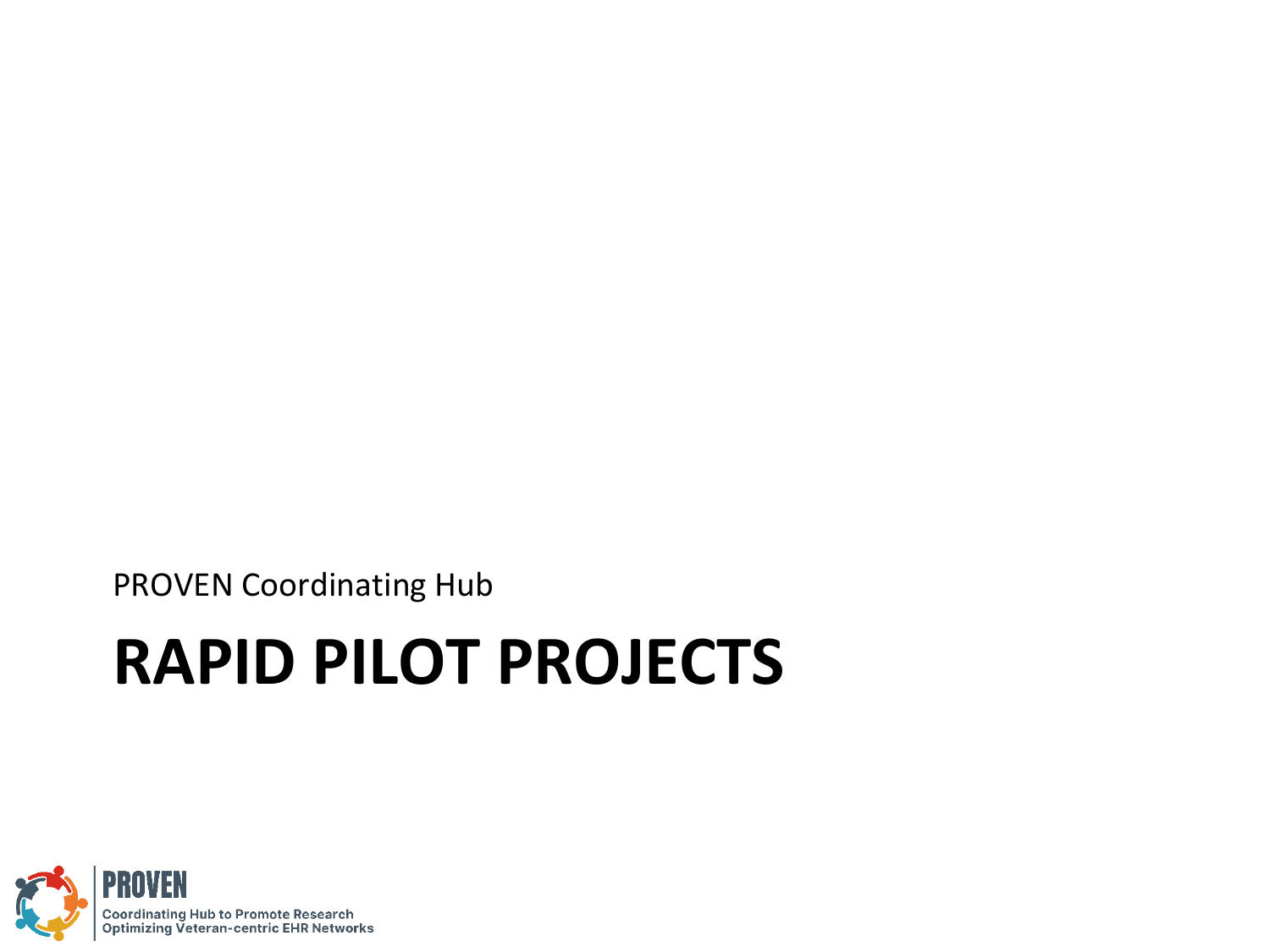### **Impacts of Cerner Millennium on communication across specialty care referrals**

PI: Kristina Cordasco, MD, MPH

Los Angeles, Center for Healthcare Innovation, Implementation and Policy (CSHIIP)

**Objective:** Provide rapid feedback to guide stakeholder decision-making, including the Ambulatory Care Council, implementation sites, and VA sites in subsequent Millennium transition waves.

**Methods:** Mixed Methods (quantitative, interviews, direct observation/ document review)

| Aim <sub>1</sub>           | Aim <sub>2</sub>              | Aim 3                     |
|----------------------------|-------------------------------|---------------------------|
| <b>Assess Millennium's</b> | Compare frequency/types       | Explore primary and       |
| referral request process   | of referral process delays or | specialty care providers' |
| for adherence with         | failures during transition/   | insights/ perceptions of  |
| recommended best           | implementation to pre-        | specialty care referral   |
| practices                  | implementation                | request process           |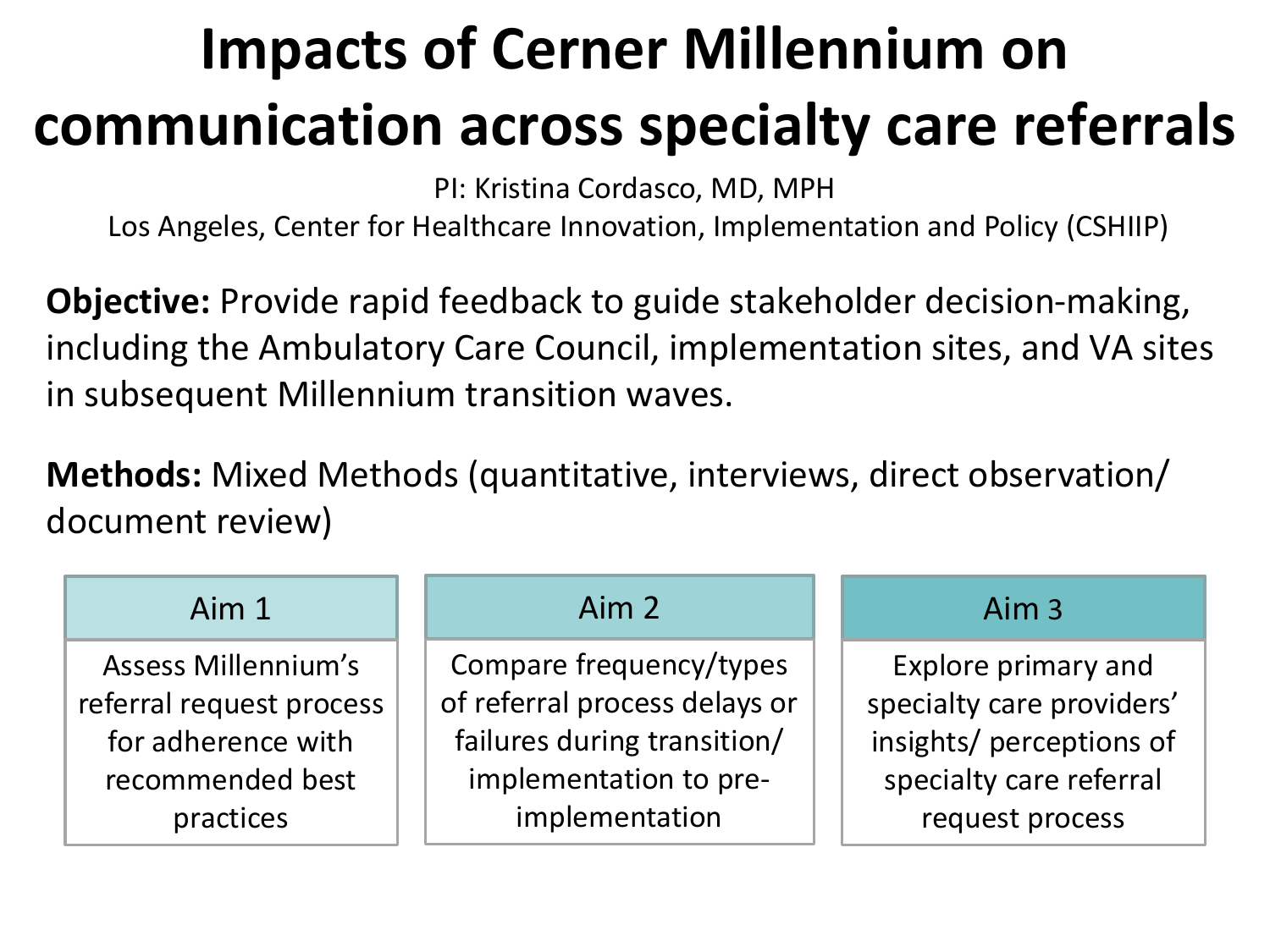### **Understanding the Impact of EHR Transition on VA Inpatient Nursing**

PI: Sarah Krein, PhD, RN Ann Arbor, Center for Clinical Management Research (CCMR)

**Objective:** Explore how EHR transition effects the delivery of VA inpatient nursing care at one site, providing pilot data for a larger study and practical insights to mitigate potential safety hazards and promote safe, high-quality care for hospitalized Veterans.

**Methods:** Primarily qualitative, including direct observation, shadowing and focus groups.

| Aim $1$                                            | Aim <sub>2</sub>                             | Aim 3                                           |
|----------------------------------------------------|----------------------------------------------|-------------------------------------------------|
| Develop preliminary                                | Explore development of                       | Adapt and test                                  |
| insights for assessing<br>impact of EHR transition | <b>EHR-related</b><br>workarounds or process | feasibility of previously<br>developed time and |
| on inpatient nursing                               | adaptations by inpatient                     | motion workflow                                 |
| care                                               | nurses                                       | assessment tool                                 |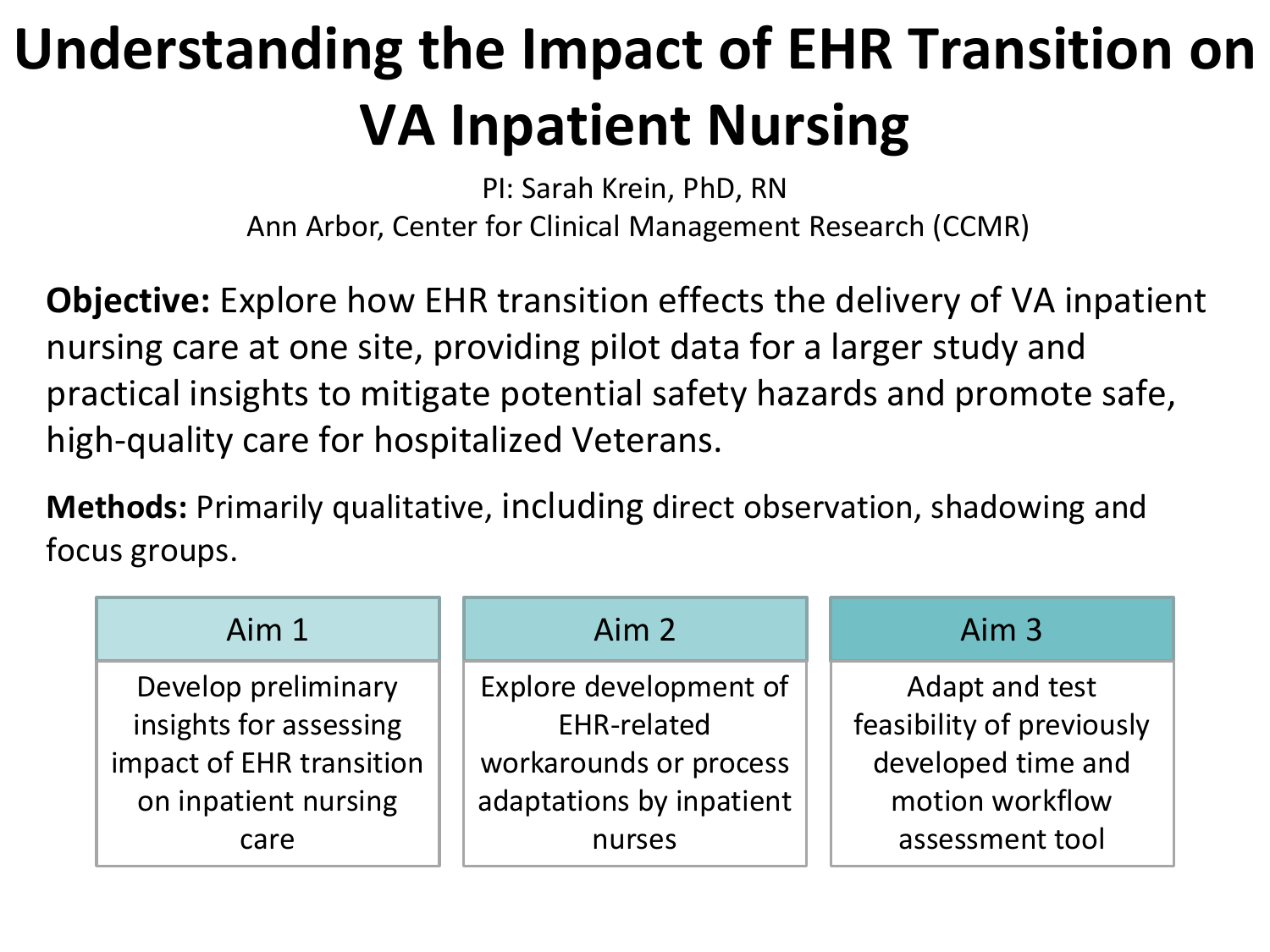### **Impact of Electronic Health Record Modernization on Patient-Centered Care and Health Portals**

PI: David Mohr, PhD

Boston, Center for Healthcare Organization & Implementation Research (CHOIR)

#### **Research questions:**

- How does VA's transition to a new EHR influence patient care and health portal experiences? (e.g., improved, worse, similar)
- Do patient characteristics (e.g., use, conditions, demographics) interact with EHR system to explain PCC and health portal experiences?
- Do provider characteristics (e.g., service type) interact with EHR system to explain PCC?

#### $Aim 1$   $Aim 2$

Examine routinely collected outpatient survey data, match to characteristics to examine change over time (e.g., interrupted time series)

Conduct data analyses with targeted survey questions (preand post cohorts) to more precisely assess experiences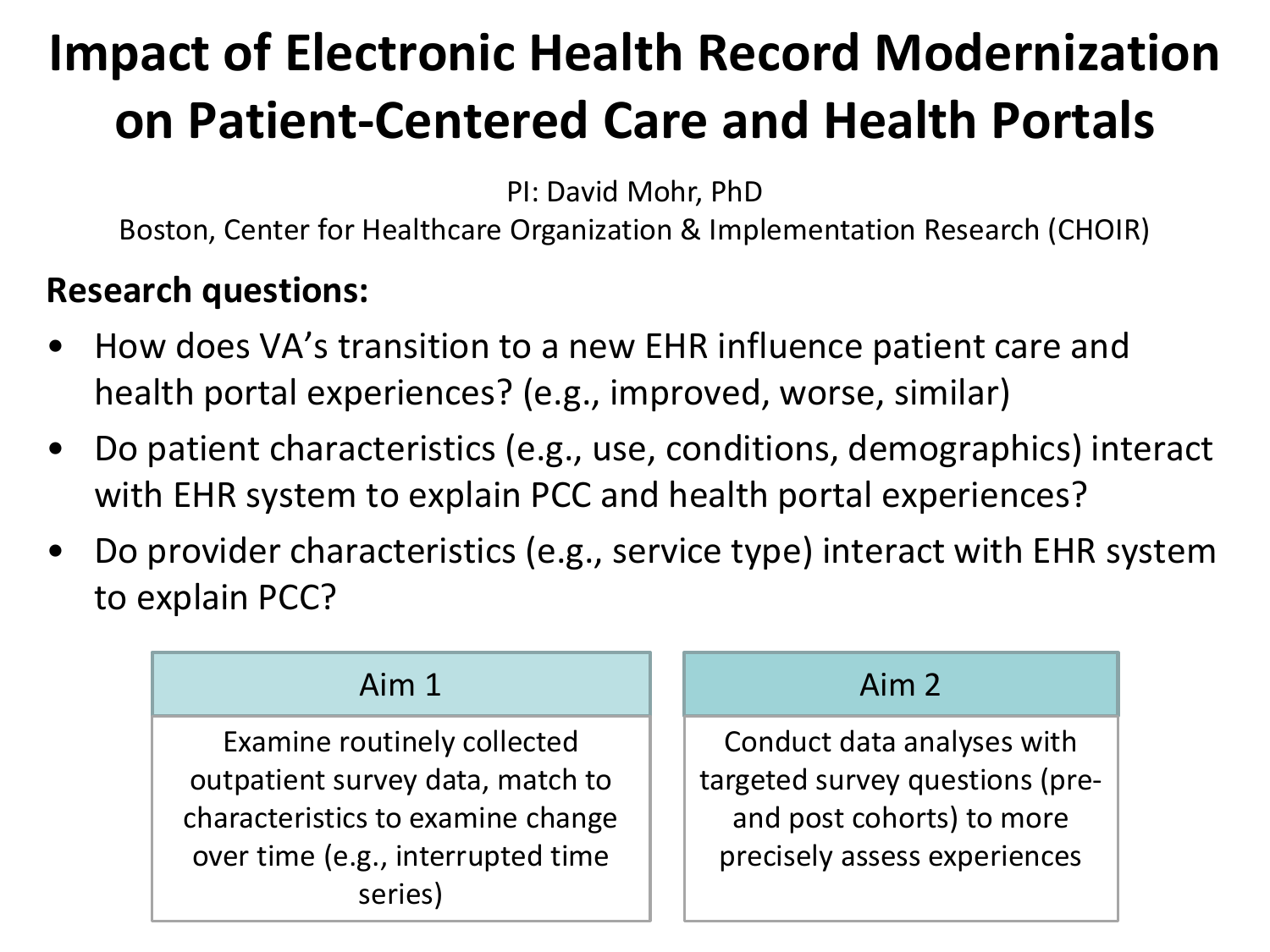### **Formative Evaluation of EHRM Councils**

Co-PIs: Julian Brunner, PhD, MPH and Jeremy Shelton, MD, MSHS Los Angeles, Center for Healthcare Innovation, Implementation and Policy (CSHIIP)

**Background:** VA configuration of Cerner guided by 18 councils and >100 workgroups

**Objective:** Characterize EHRM Council structure, processes, lessons learned with eye to informing improved Council effectiveness, efficiency and sustainability

**Methods:** Analysis of documents (meeting materials, administrative records) from OEHRM. Semi-structured interviews (n=20-30) with council chairs and participants)

| Aim <sub>1</sub>                  | Aim 2                                       |  |
|-----------------------------------|---------------------------------------------|--|
| Characterize councils' structure  | Identify lessons and helpful practices      |  |
| and processes: Describe council   | from councils' initial activities: Identify |  |
| structure, governance, activities | opportunities to sustain and improve        |  |
| and relationships with VA         | councils' effectiveness and efficiency      |  |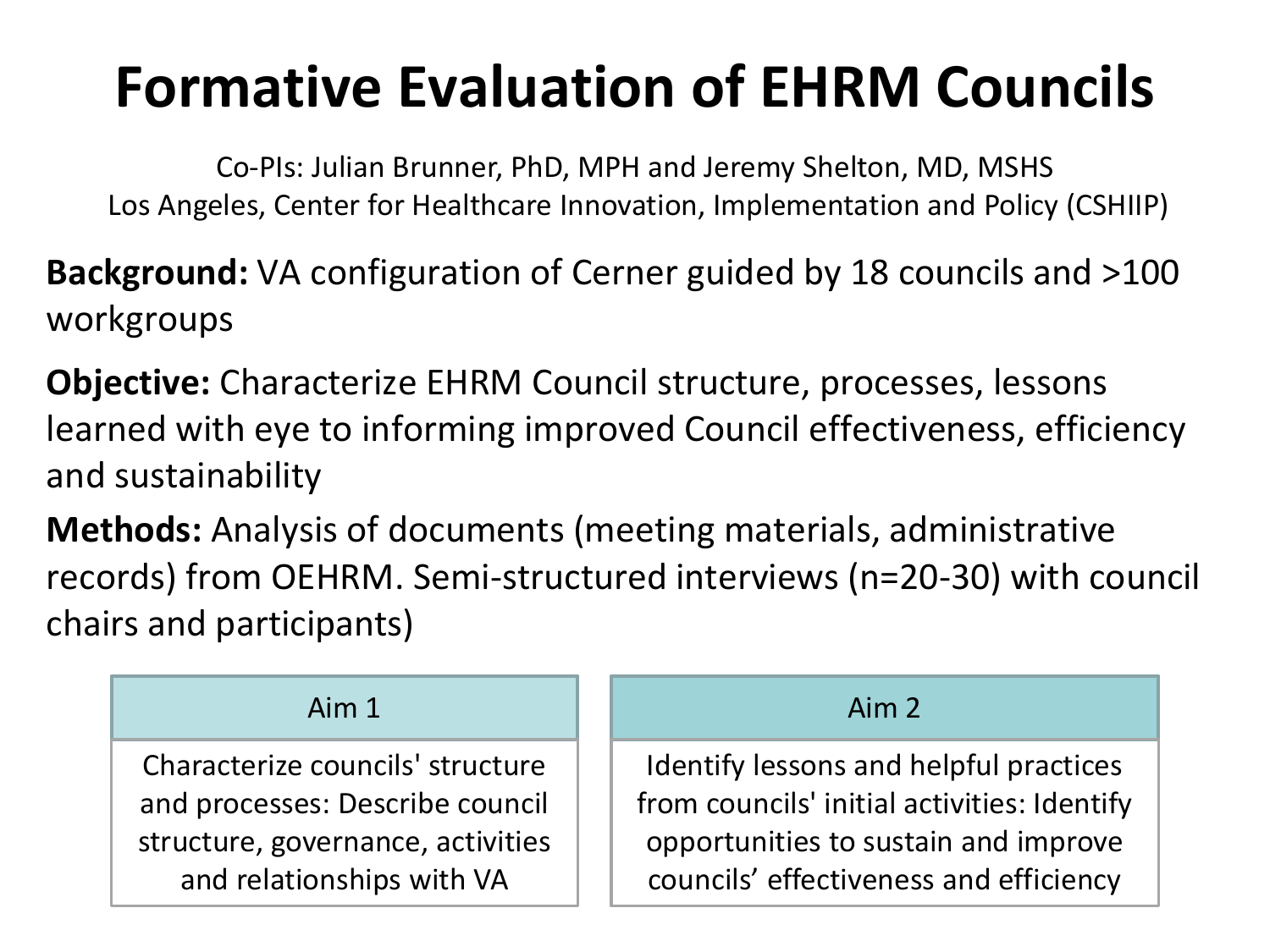### **Barriers to External Mammogram Care Coordination and Exploration of Clinical Informatics Solutions**

Co-PIs: Kristine Lynch, PhD Salt Lake City (VINCI) and Kristen Gray, PhD Puget Sound (Center of Innovation for Veteran-Centered and Value-Drive Care)

**Objective:** To lay groundwork for future informatics solutions to care coordination within CPRS, with an eye towards features of the Cerner EHR

#### **Research problem:**

- VA supports homegrown tools for ensuring mammogram follow-up and rescreening (i.e., coordination)
- VA facilities rely on community providers for mammograms, complicating coordination
- Gaps in coordination can affect quality of care, patient outcomes, and potentially increase healthcare expenditures

| Aim1                                | Aim 2                       | Aim 3                         |
|-------------------------------------|-----------------------------|-------------------------------|
| Identify key variables tracked for  | Quantify the availability   | Describe barriers and         |
| external mammogram coordination     | and describe the structure, | facilitators to external care |
| and describe common barriers and    | format, and location of key | coordination among staff at   |
| facilitators to coordination across | external care coordination  | non-VA healthcare systems     |
| VA facilities.                      | variables within the EHR.   | that use Cerner EHRs.         |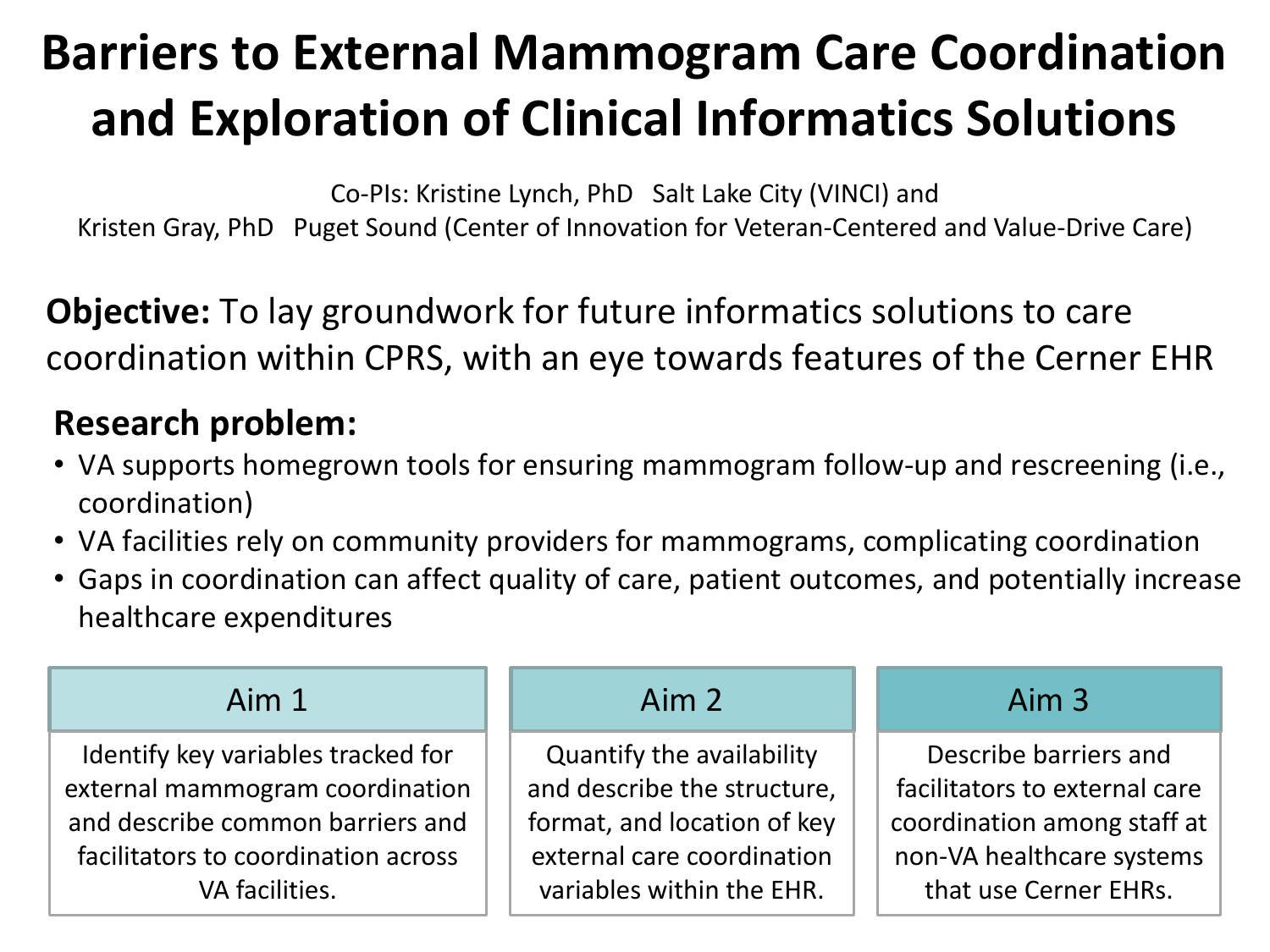PROVEN Coordinating Hub

## **HEALTH INFORMATICS CORE**



Mike Weiner, MD, MPH Indianapolis VA

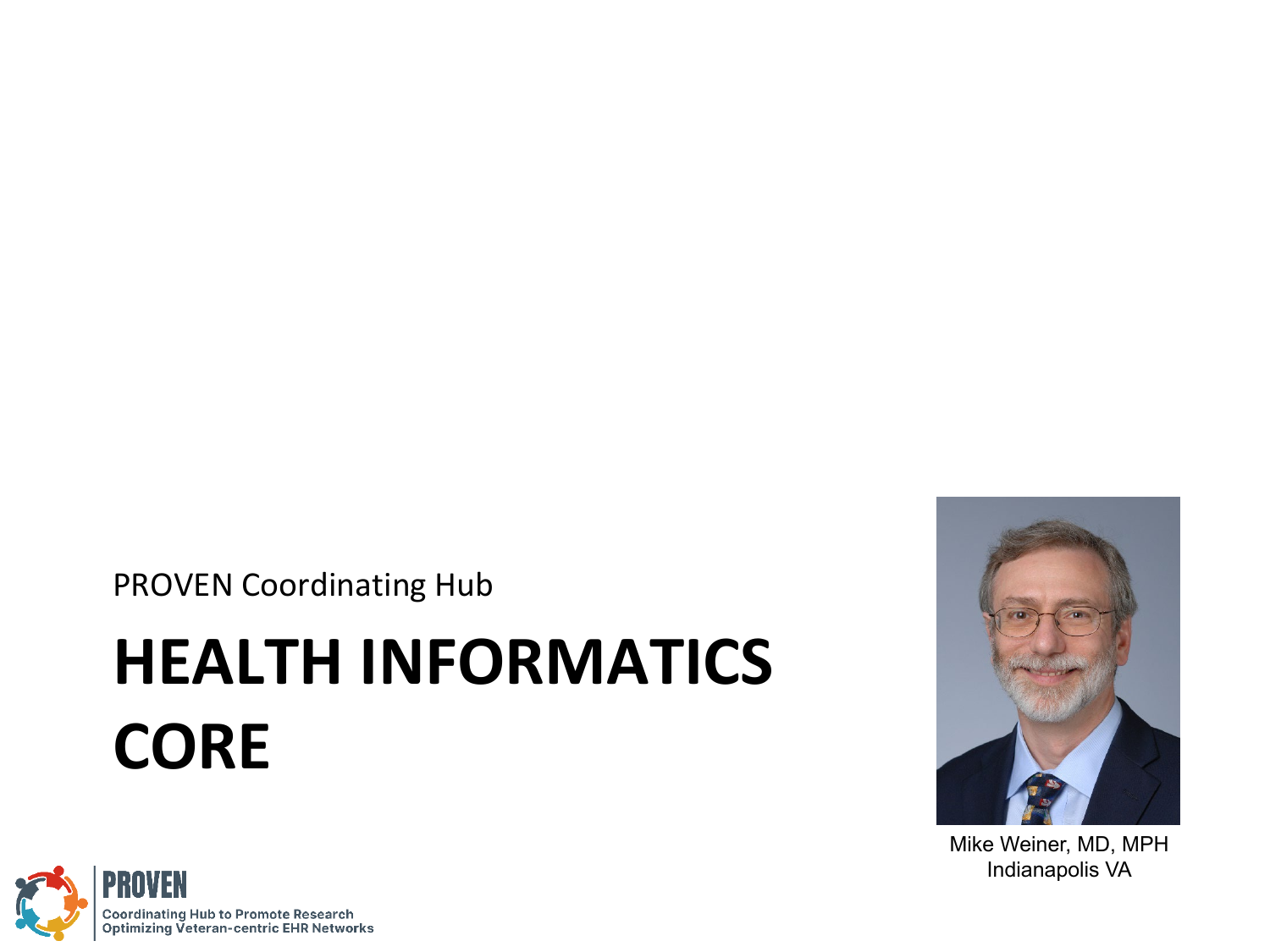#### **Examples of Important EHRM Research Topics and Outcomes**

#### Research topics

- **Scheduling**
- Conduct of research
- Safety and quality of care
- Data quality, backward compatibility
- **Telehealth**
- Attitudes and experiences
- Human factors
- Portals and Veterans
- Health information exchange
- **Training**
- Information foraging
- Efficiency & value
- Visualization, alerts, decision-making
- Innovation & translating findings into useful practices & tools
- Informatics workforce
- EHR governance
- Learning Health System

#### **Coordinating Hub to Promote Research Optimizing Veteran-centric EHR Networks**

#### Outcomes

- Support for patient-centered care
- Access to analyzable data
- Access to care
- Access to clinically usable data
- Coordination and communication
- Dissemination and adoption
- Clinical outcomes
- Follow-up of diagnostic testing
- Implementation process
- Medical errors & adverse events
- Patient engagement
- Referrals & consultations
- Safe prescribing of medications
- Satisfaction; turnover of clinicians
- Specific quality measures
- System interoperability & incorporation of community data
- Usability, efficiency, productivity, time

#### PROVENhub@va.gov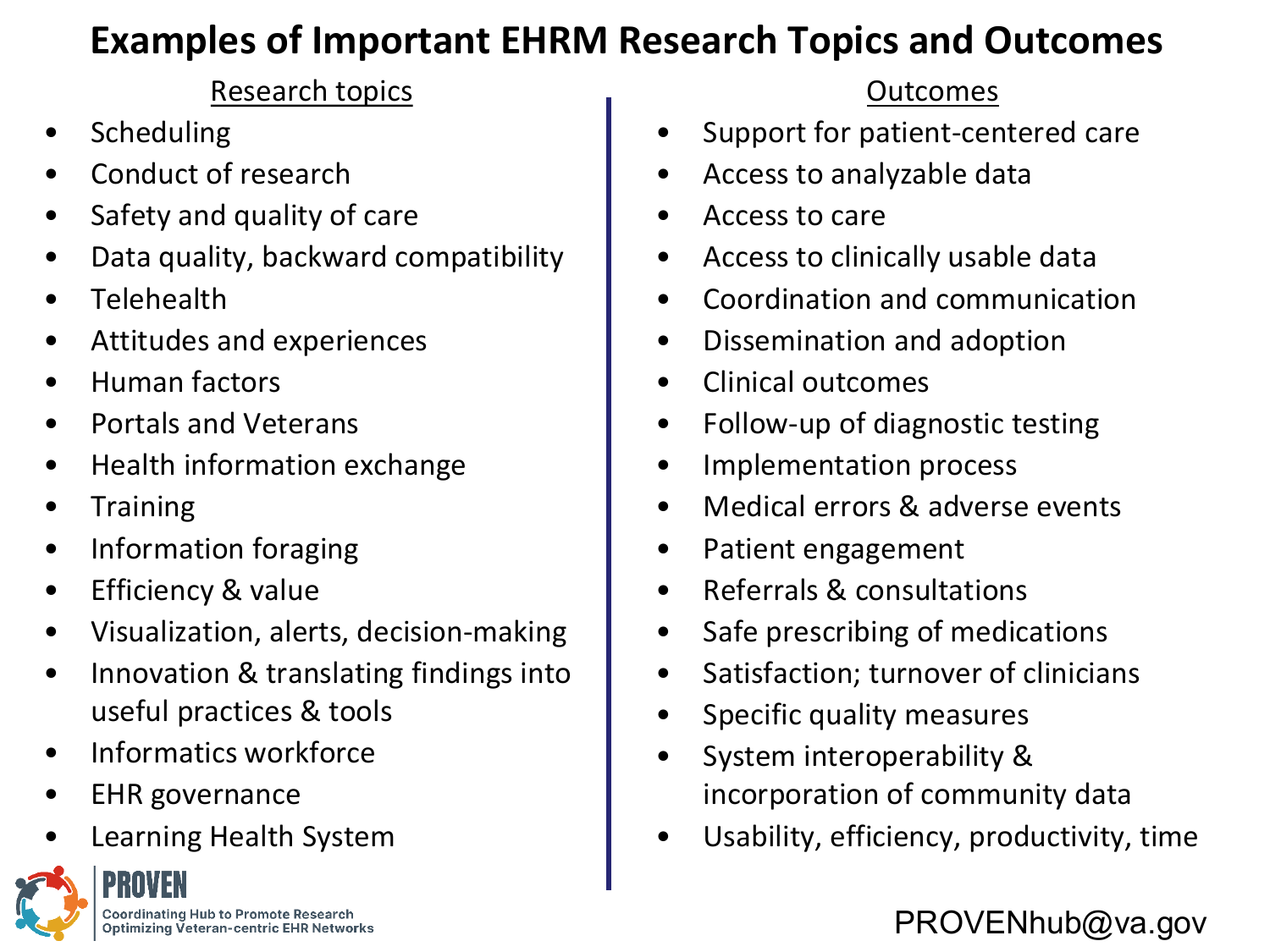**Health Informatics Core**  *Guidance, feedback, & facilitation relating to informatics research*

**Scientists** Brian Dixon

Jennifer Garvin David Haggstrom Michael Matheny April Savoy Mike Weiner

#### **Staff**

Himalaya Patel Jason Larson Anita Wright

Consultant: Hardeep Singh

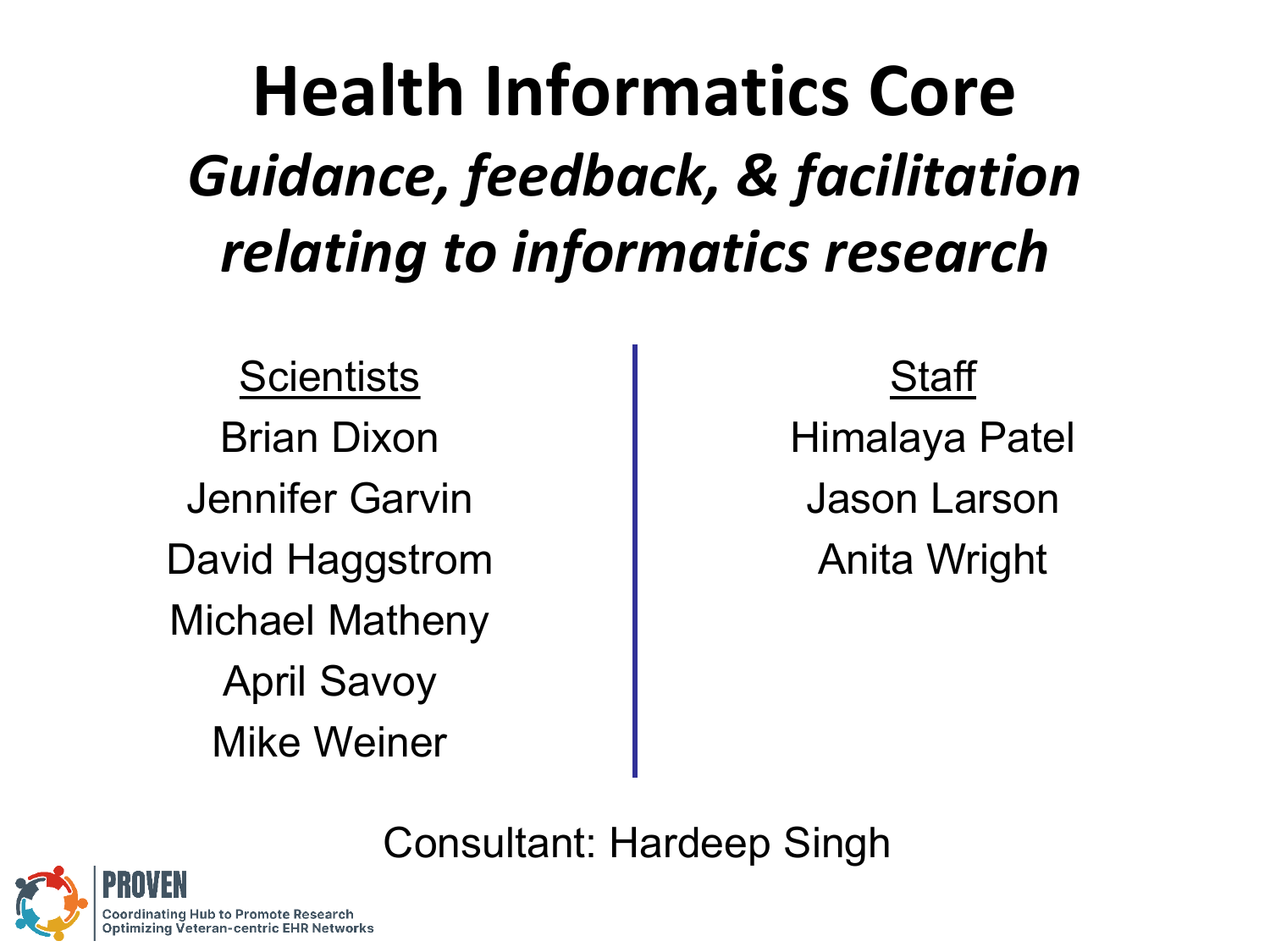## **Health Informatics Core** *Guidance, feedback, & facilitation relating to informatics research*



**Human Factors** 

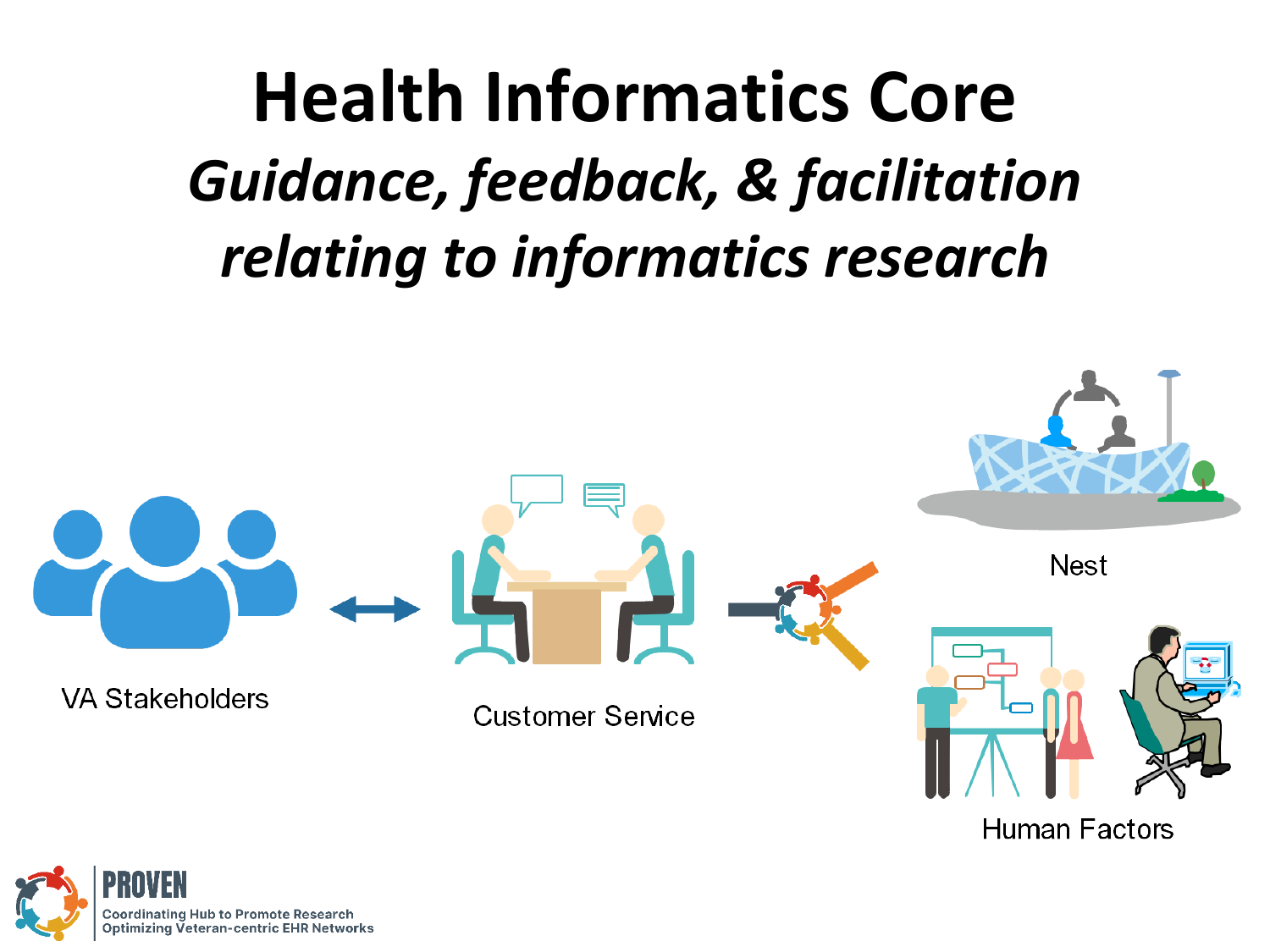# **Health Informatics Core** *Examples of knowledge & expertise*

- Informatics-related study design
- Measurement of informatics-oriented outcomes
- Identification of informatics-relevant variables or factors
- Evidence base about EHR modernization
- User interface, usability, workflow, cognitive task analysis, learnability, and usefulness

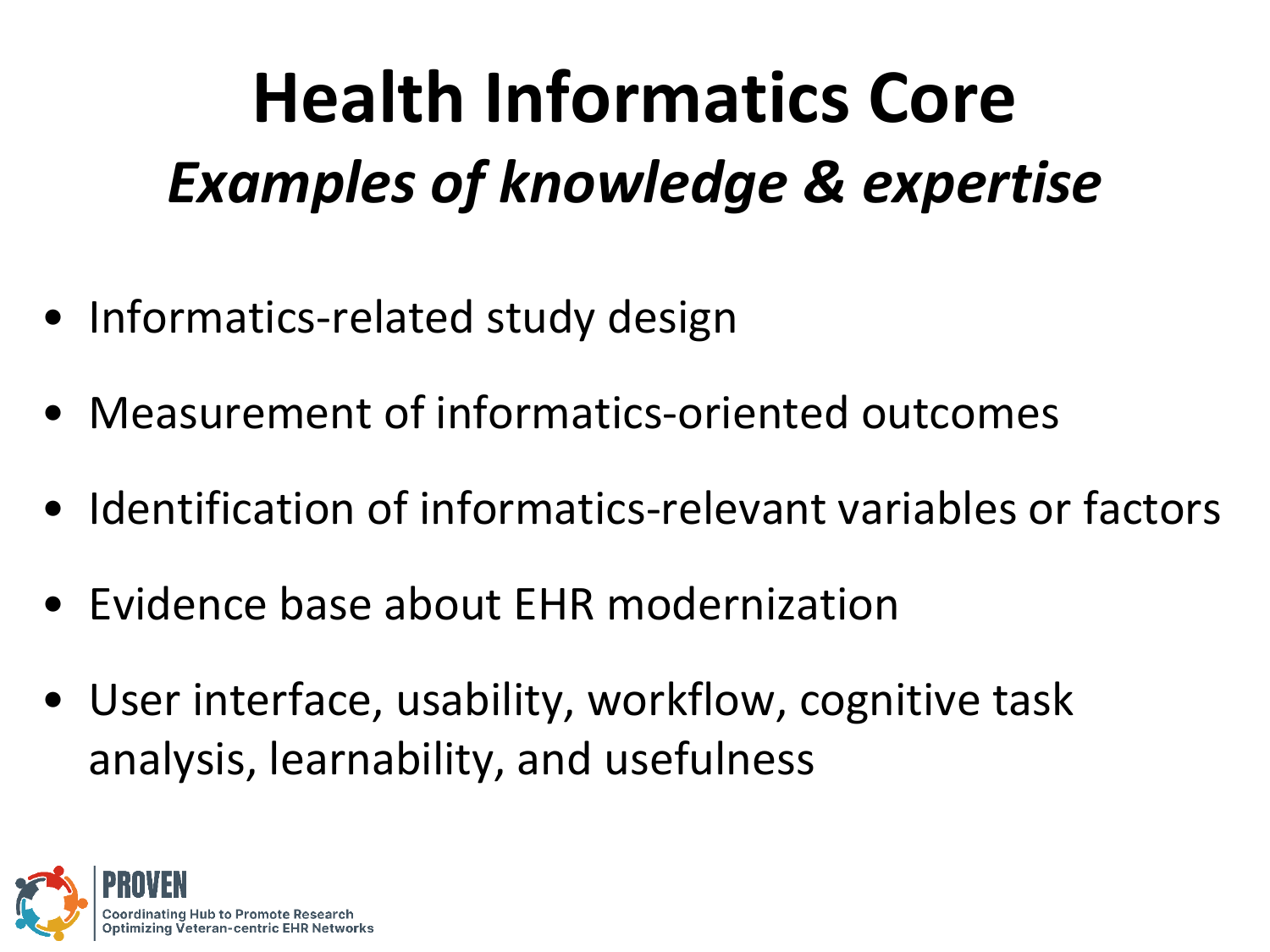PROVEN Coordinating Hub

### **DATA & METHODS CORE**



Jessica Davila, PhD Houston VA

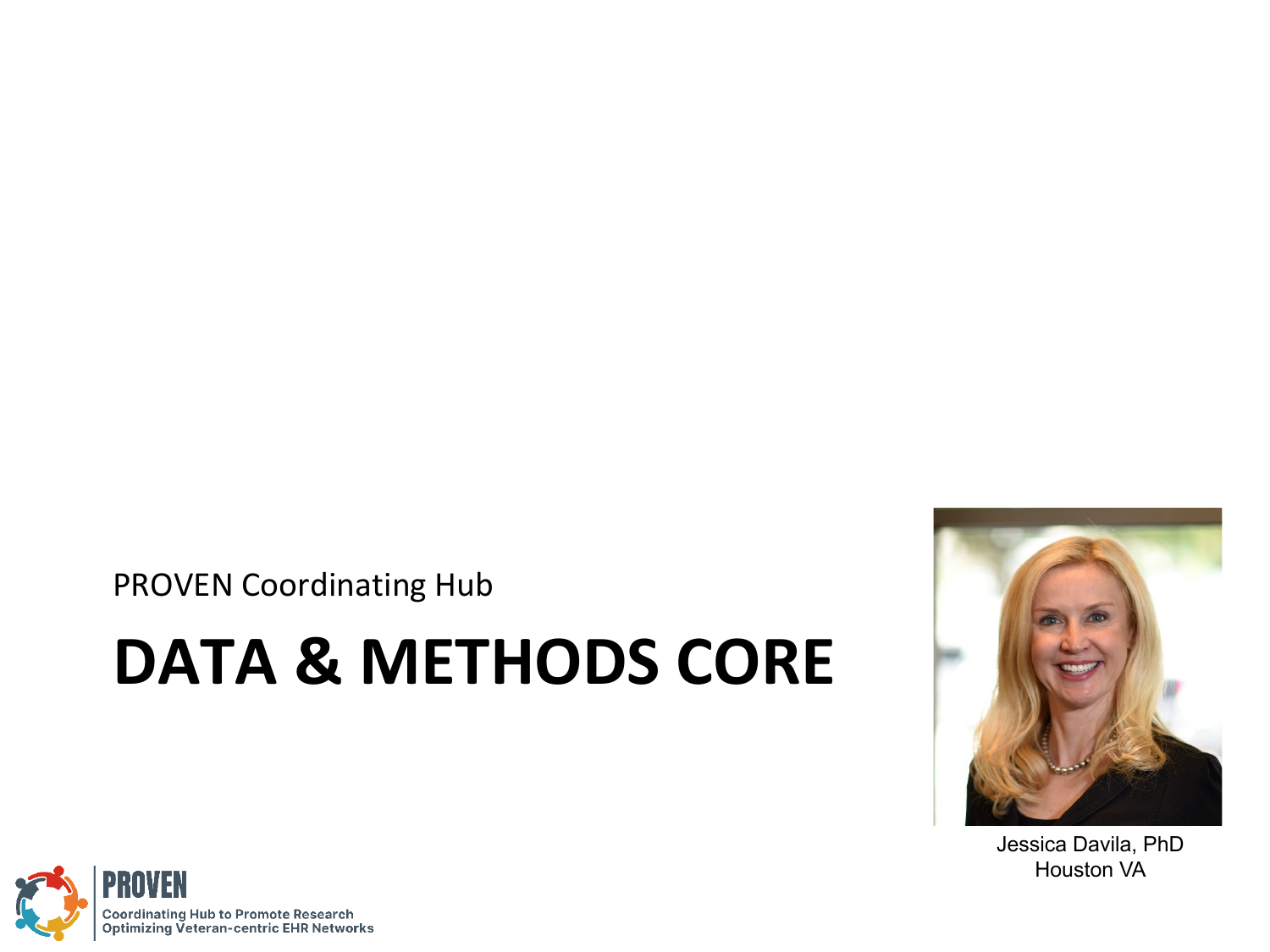# **PROVEN Data and Methods Core** *Technical Consultations*

- Provide consultations in EHRM-related qualitative and quantitative research methods
- Areas of expertise: study design, big data, health economics, survey development, qualitative methods
- Facilitate methods collaborations for EHRM-related proposals
- Point to EHRM data information that can be used for grant applications

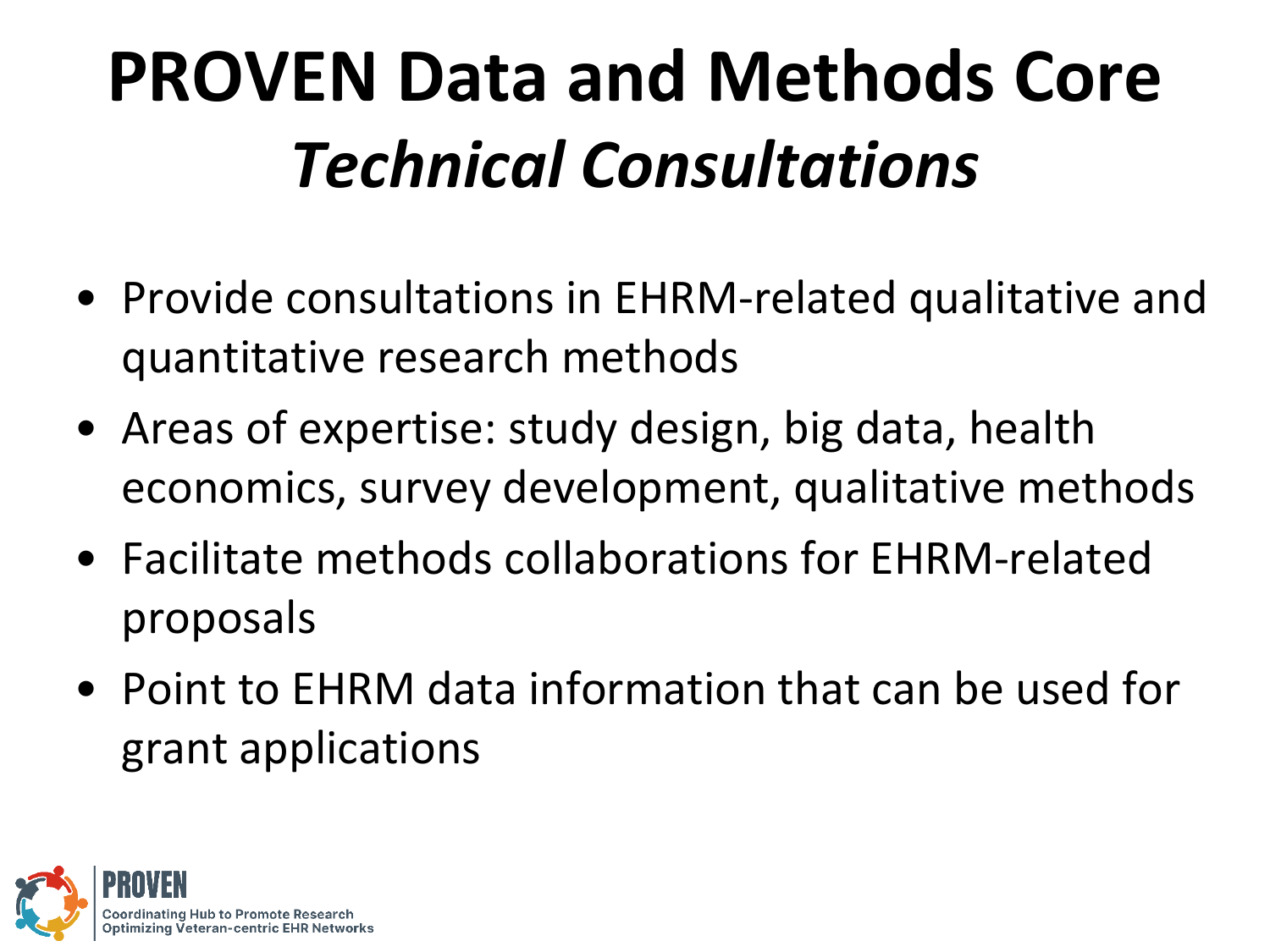# **PROVEN Data and Methods Core**  *Resources for Researchers*

- Links to commonly requested information on VIReC and VINCI websites
- Maintain searchable project registry with methods and data-specific information
- Library of information regarding EHRM research methodology

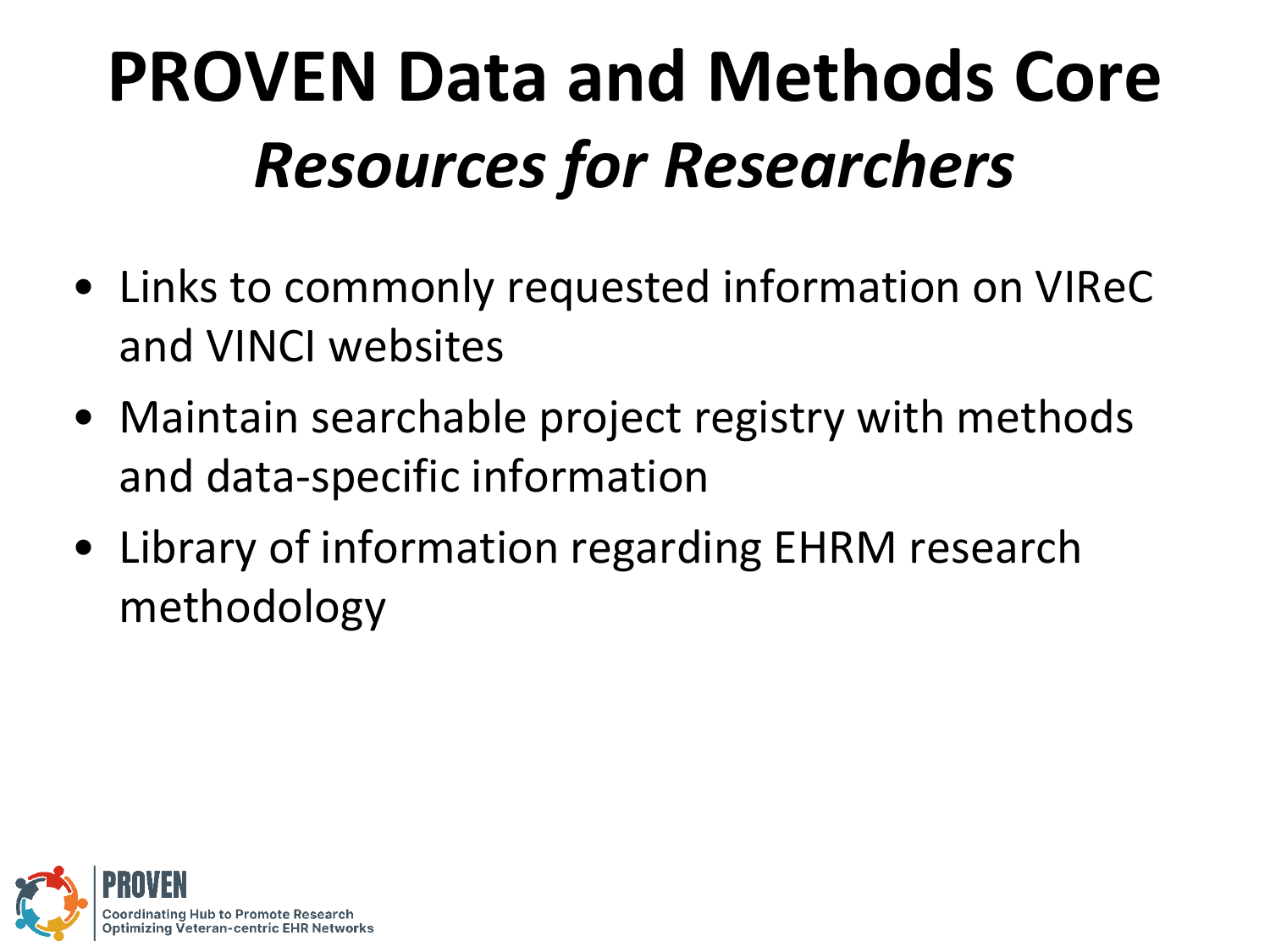# **PROVEN Data and Methods Core** *Consults and referrals*

- PROVEN partnership with VIReC and VINCI
- Coordinate consults and referrals to VIReC for EHRM data issues
- Collaborate with VIReC on researcher guidance around EHRM data
- PROVEN is not responsible for:
	- Data provisioning (VINCI)
	- Data access requests (DART)
	- Data mapping (OEHRM with RWG review)

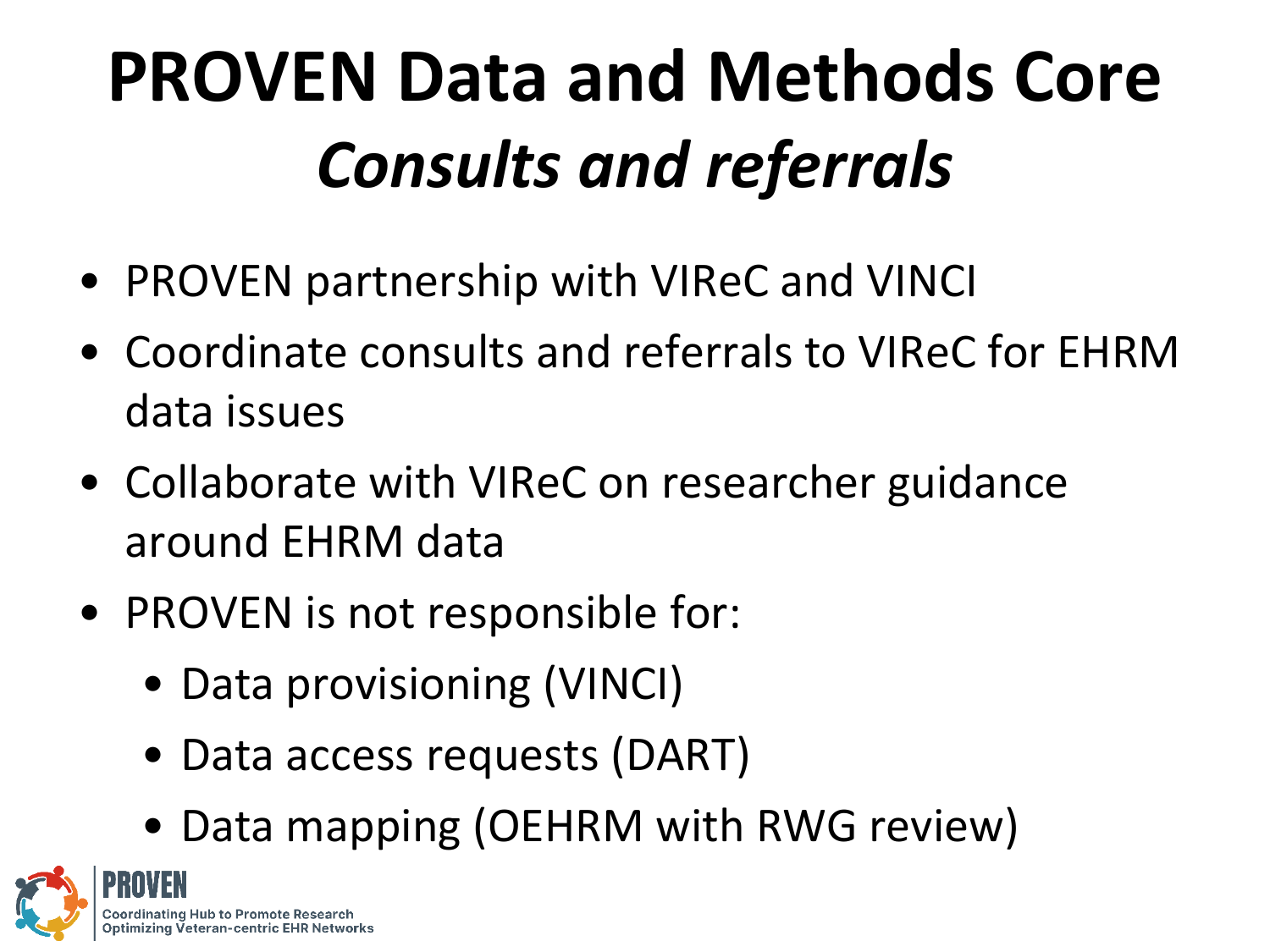# **PROVEN Data and Methods Core** *Training*

- One-to-one sessions with investigators
- Small group sessions
- *Research & EHR Synergy* cyberseminar series (in partnership with VIReC and OSIRES\*)
- Training on topics related to EHRM research methodologies, based on needs of the field

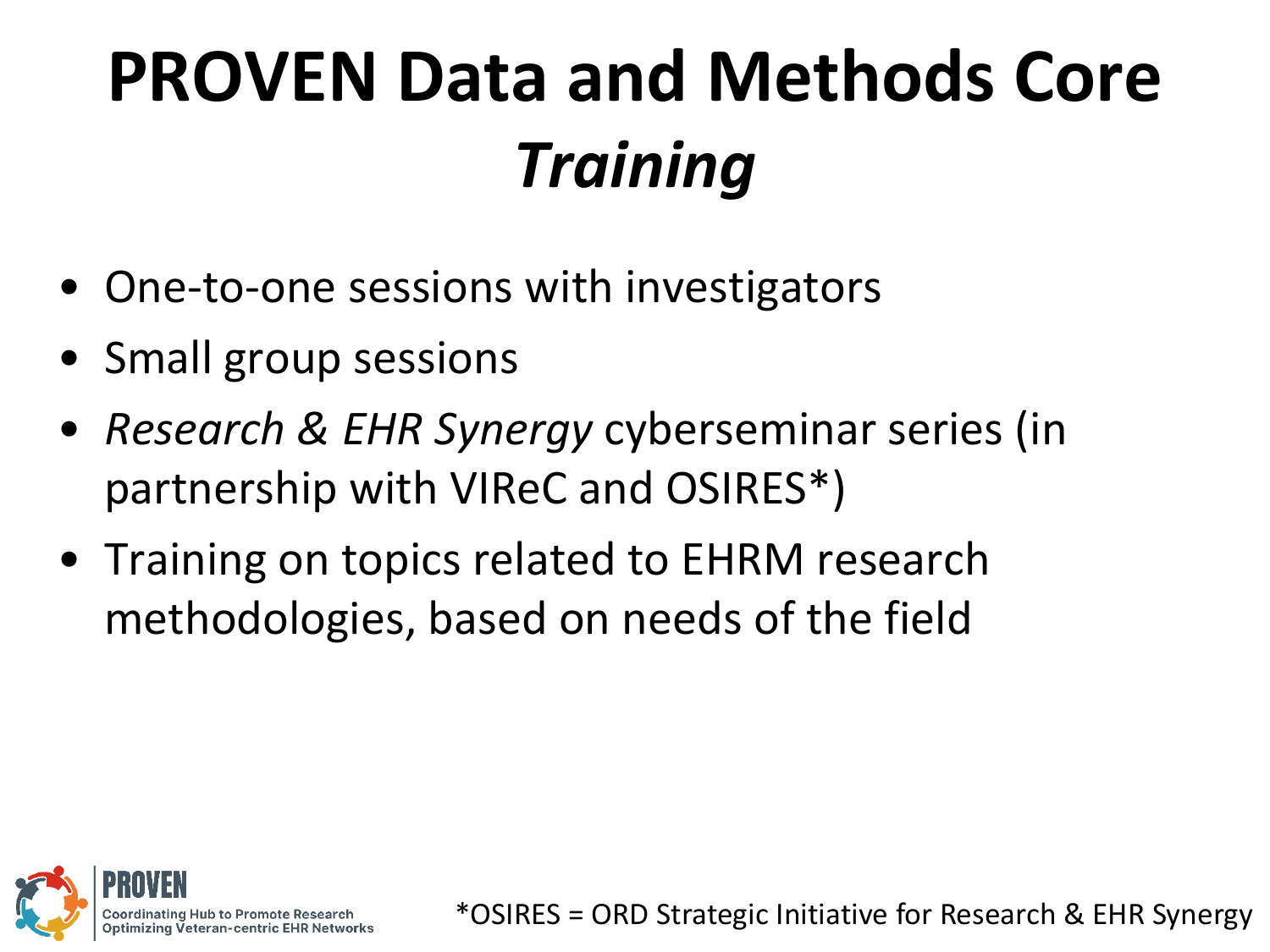# **PROVEN Data and Methods Core**  *Veteran Engagement*

- Recognized impact of Cerner transition on care provided to Veterans
- PROVEN Veteran Engagement Group:
	- Understand priorities of Veterans related to Cerner transition
	- Input on EHRM-related grants involving Veterans
	- Veterans voice in priority setting
- Process for requesting PROVEN Veterans Engagement Group review – details to come

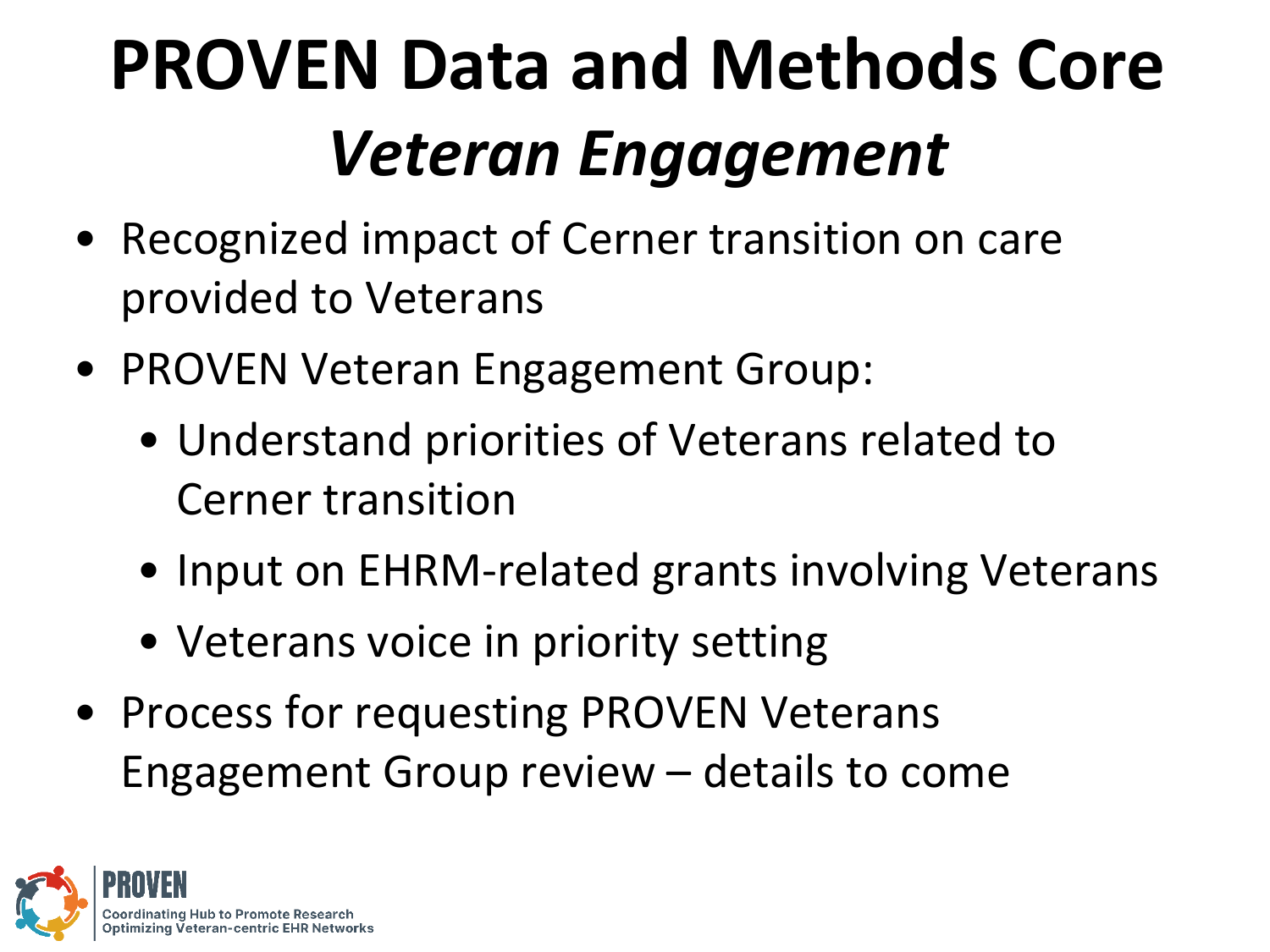## **Ways to get involved in the PROVEN Data and Methods Core**

- Apply to participate in the PROVEN Data and Methods Workgroup
- Submit e-mail of interest and CV to Michael Strayhorn at [Michael.Strayhorn@va.](mailto:Michael.Strayhorn@va.gov) gov
- Workgroup members:
	- Hayden Bosworth
	- Debra Choi
	- Gemmae Fix
	- Denise Hynes
	- Jennifer Kramer
	- Sarah Krein
	- Matt Maciejewski
	- John Piette
	- Shubhada Sansgiry
	- Maria Souden
	- **Brent Taylor**

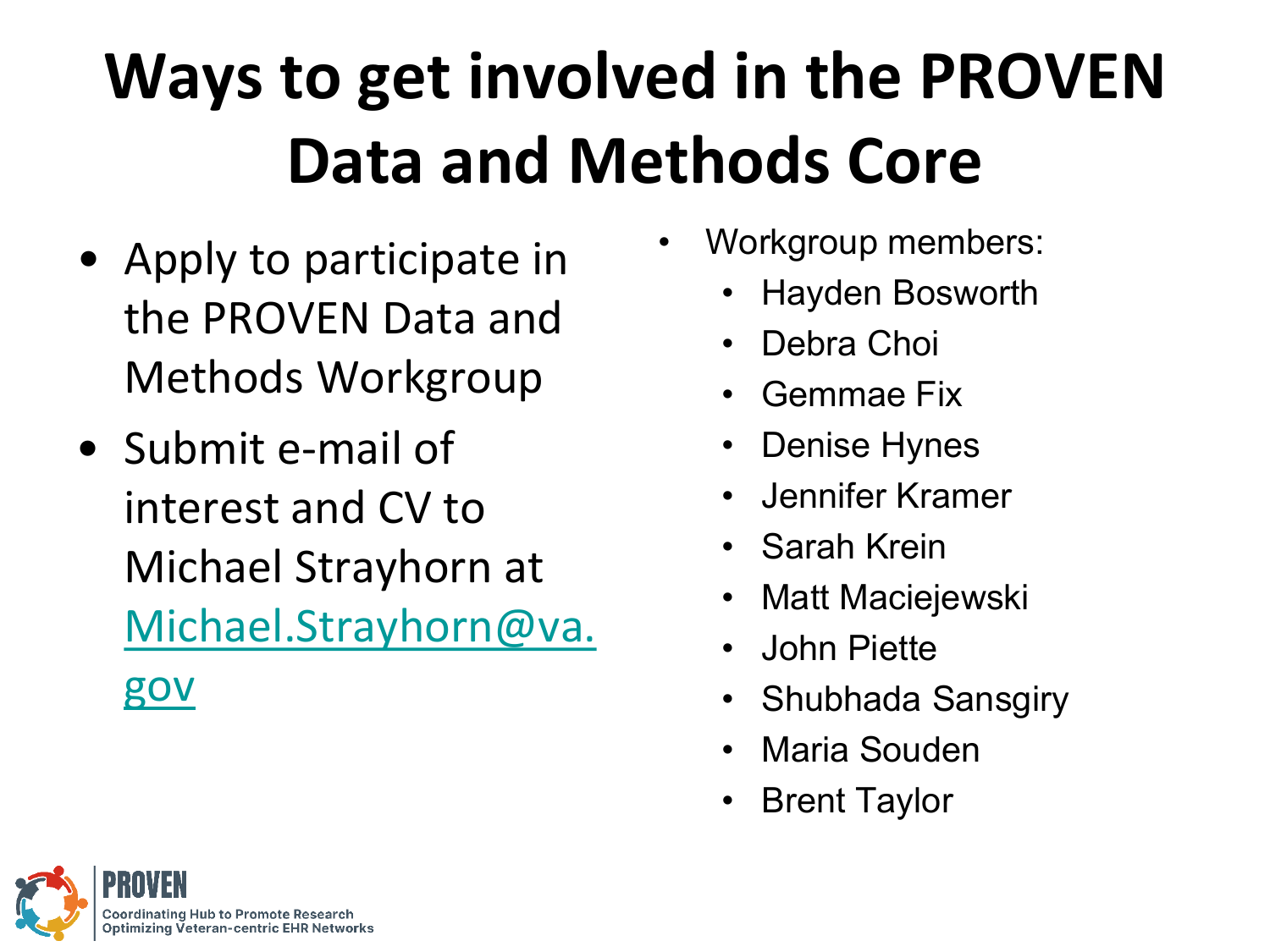PROVEN Coordinating Hub

## **IMPLEMENTATION & TRAINING CORE**



Becky Yano, PhD, MSPH VA Greater Los Angeles

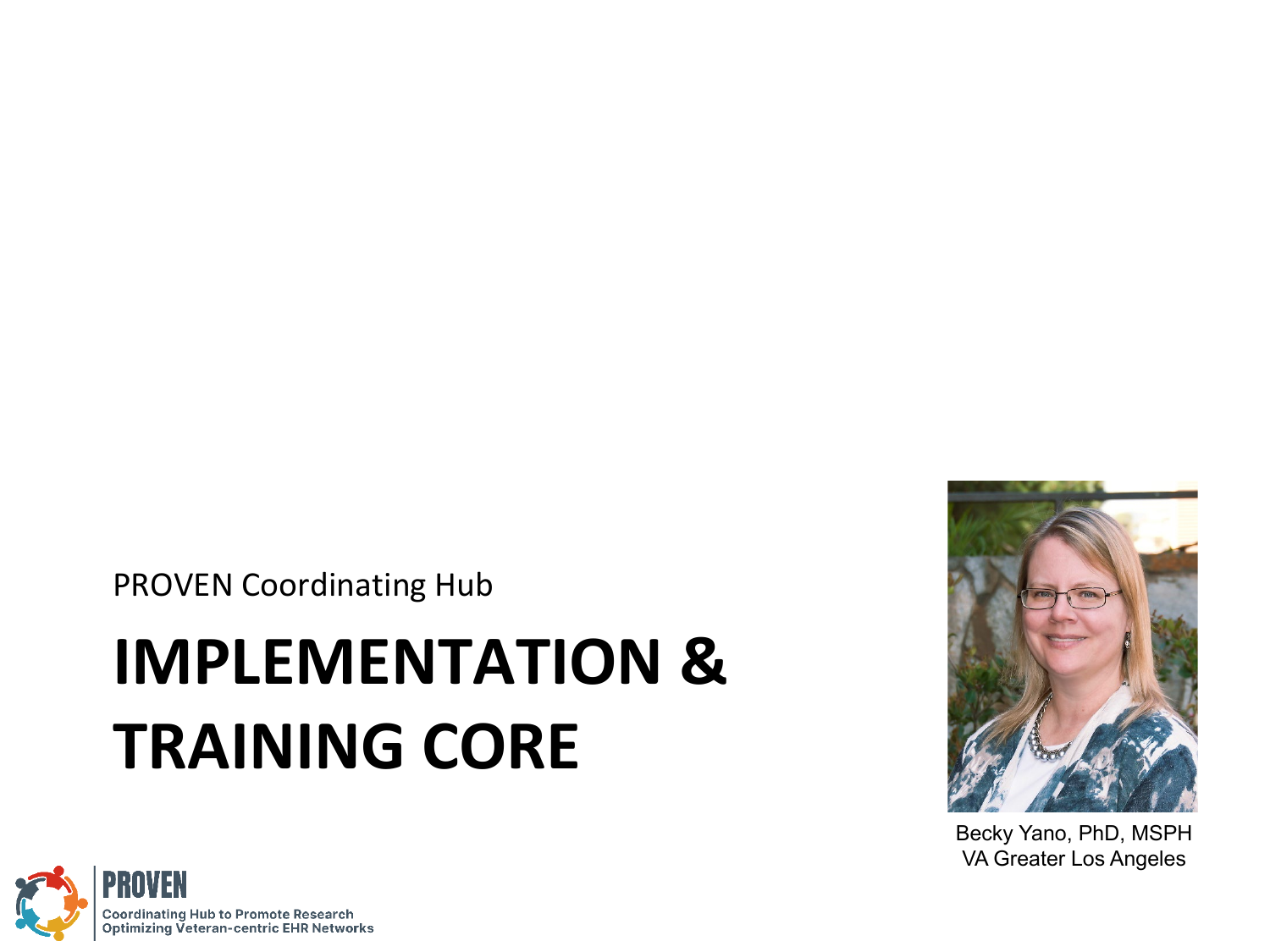- **VA's EHRM (Cerner Millennium) largest EHR implementation ever pursued (globally)**
	- Only EHRM implementation done during a pandemic
- **Opportunities for studying and enhancing implementation extraordinary**
	- Requires better understanding of Cerner and OEHRM implementation plans

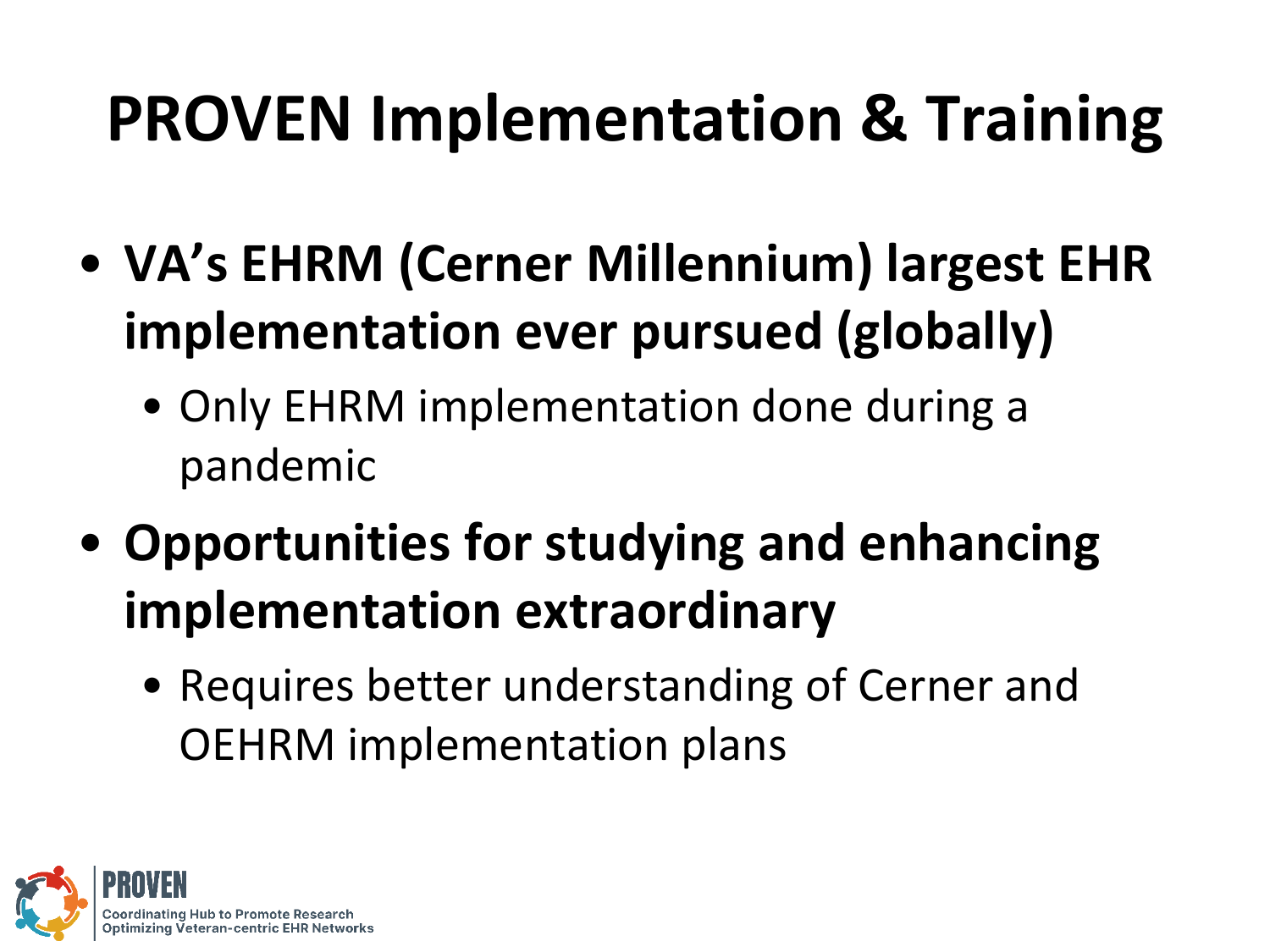- **Support OEHRM/QUERI Partnered Evaluation Initiative**
	- *Planning phase*: Partner engagement, assess feasibility, early site engagement, interviews
	- *Next phase*: Formative evaluation of initial implementation efforts in first wave VA sites
		- Results used in multilevel stakeholder panel process to optimize EHRM integration and implementation
		- Pilot test tailored multicomponent strategy to improve EHRM outcomes in next wave sites



Seppo Rinne, MD, PhD & George Sayre, PhD (MPIs)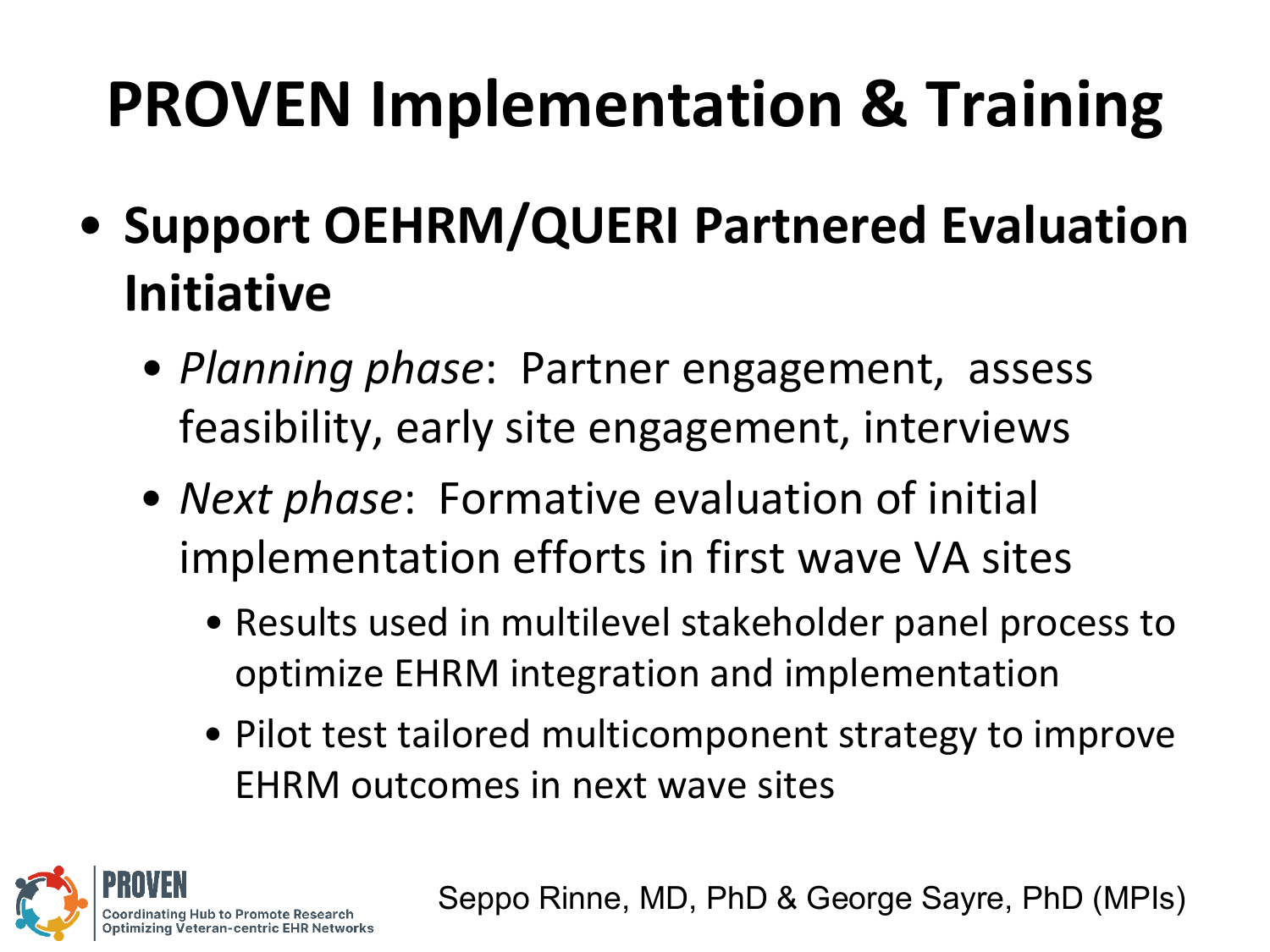### **Technical consults**:

- Implementation strategies
- **Implementation** evaluation
- Economic evaluation of implementation (HERC) **\***



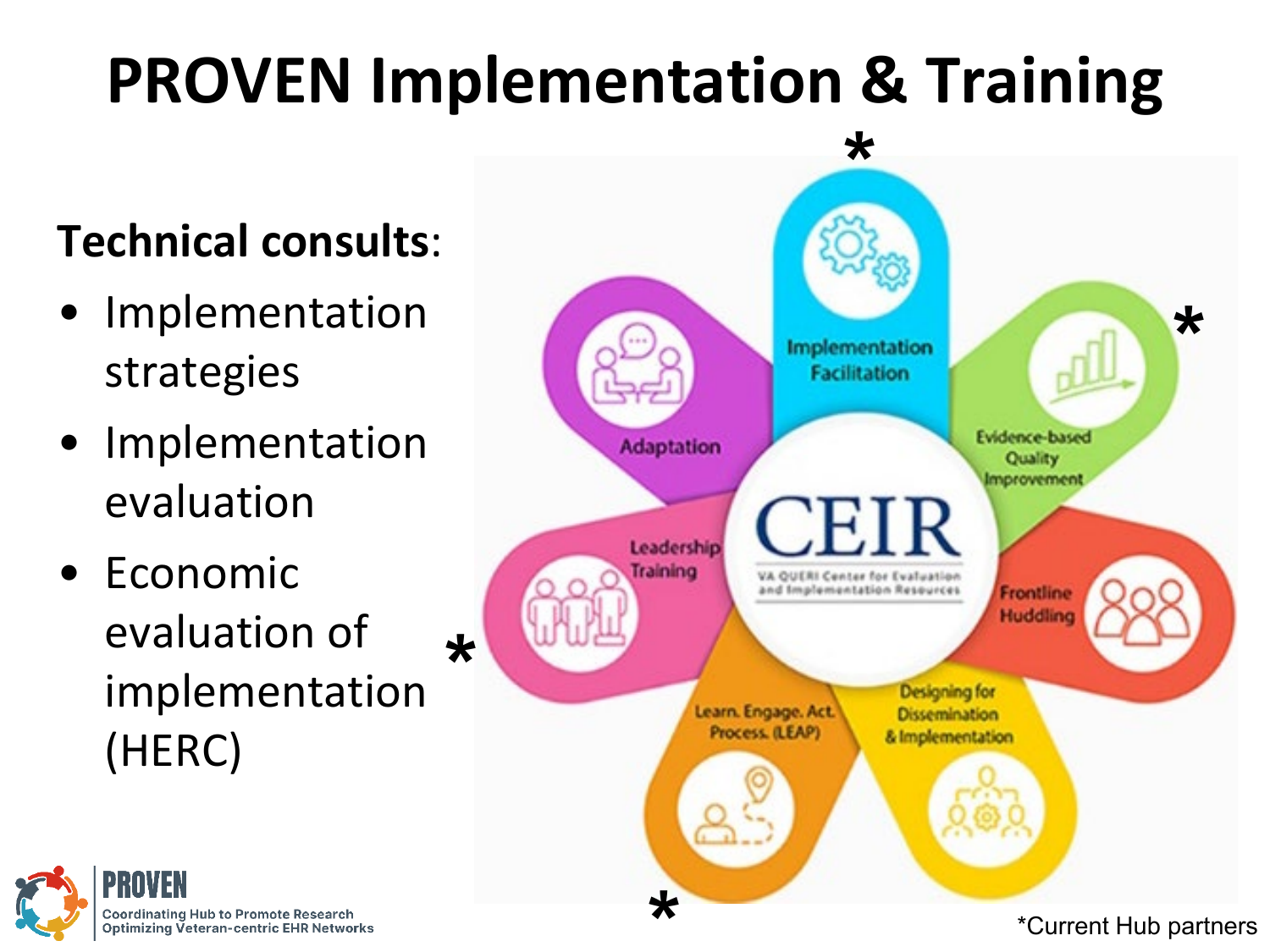• **Coordinate linkages to partners and sites in partnership with other PROVEN Cores**



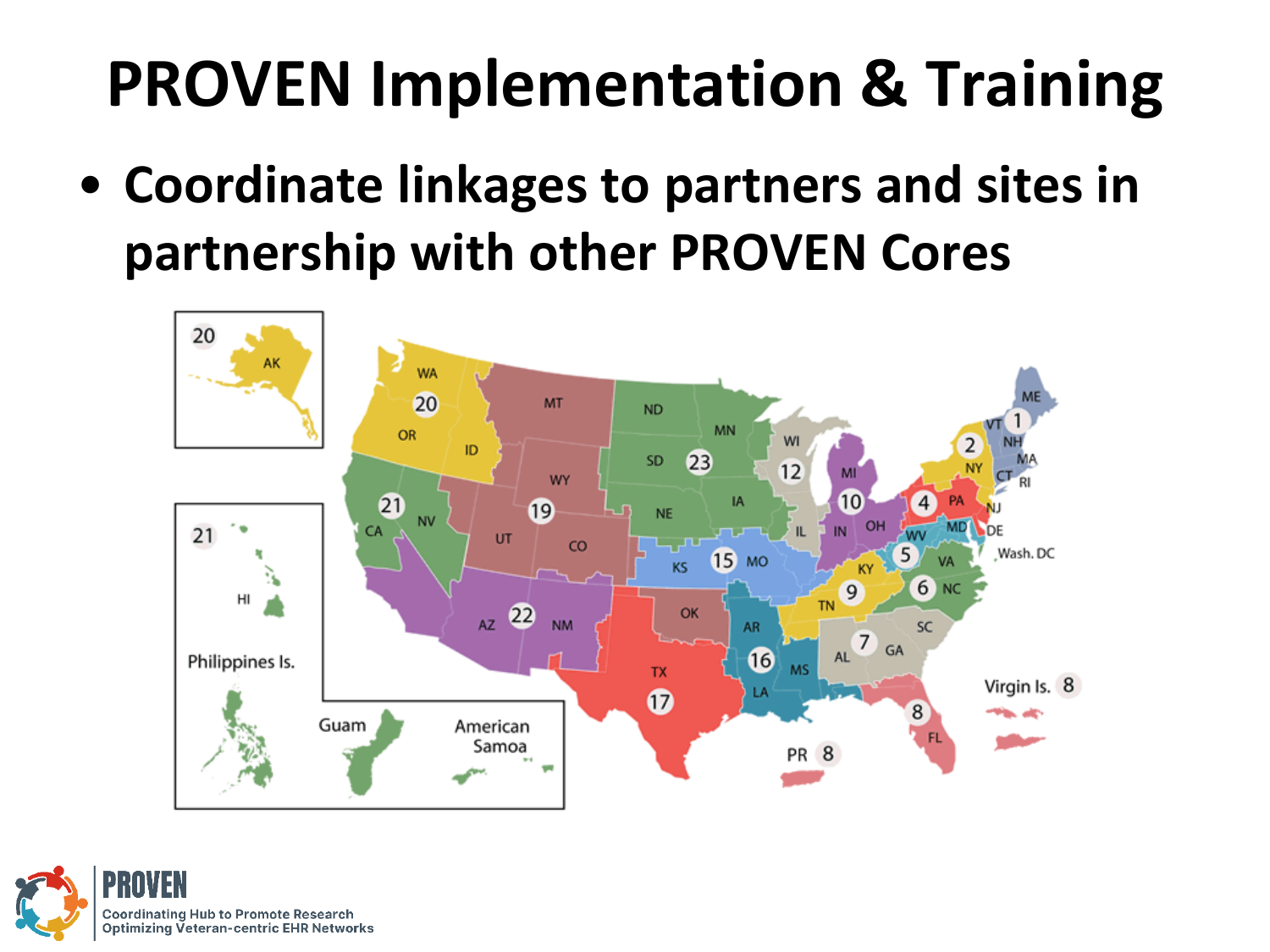• **Library of area and organizational data**

• **Explore rapid data collection strategies**





Susan Frayne, MD, MPH & Diane Carney, MA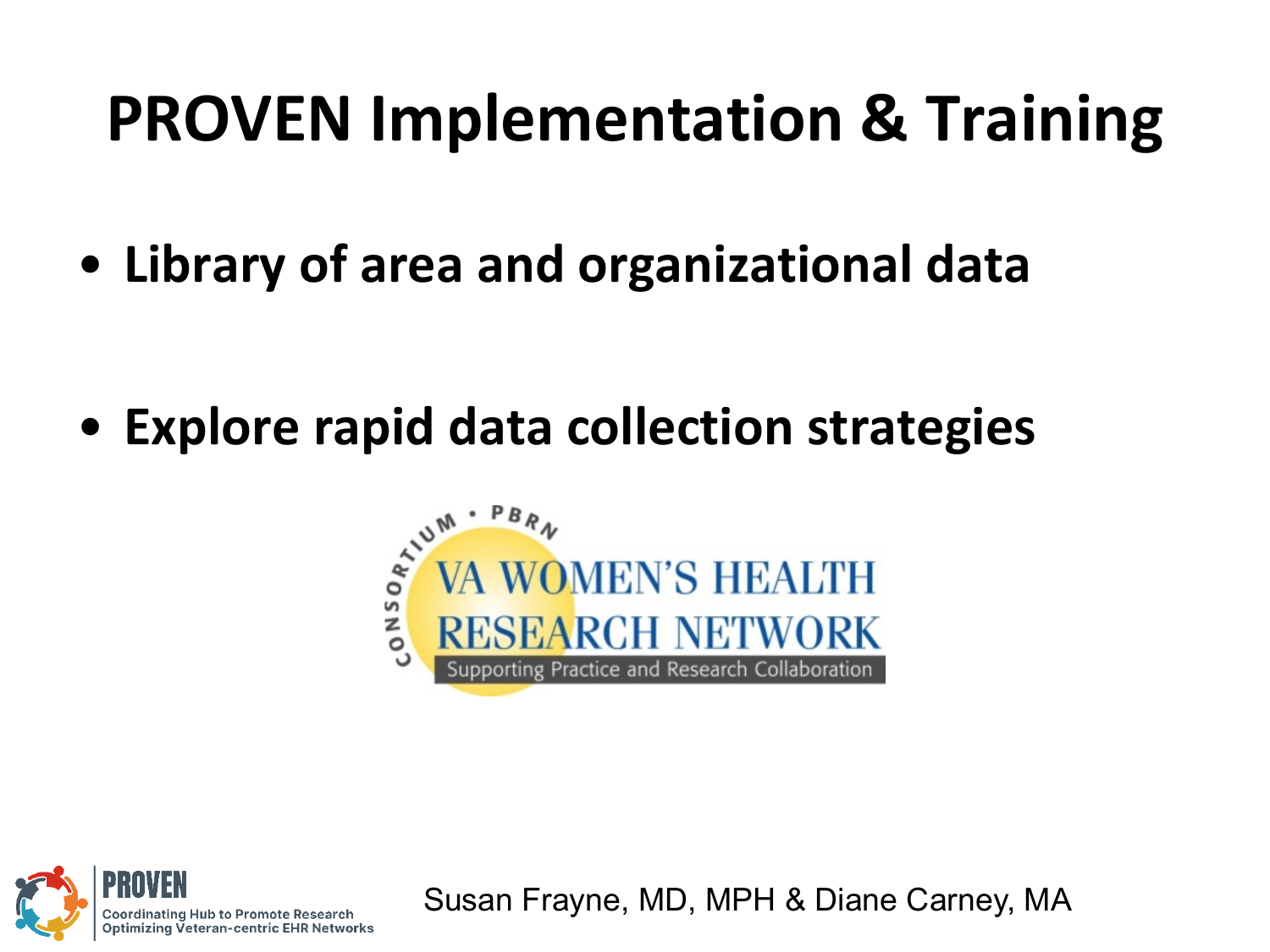- **Support dissemination with other Cores:**
	- *Research & EHR Synergy* cyberseminar series
		- implementation focused sessions
	- Digestible summaries of research findings for partners in and outside VA
	- VA-authored journal supplement focused on EHRM research
	- Accelerate EHRM-related implementation research/evaluation to help VA optimize Cerner implementation

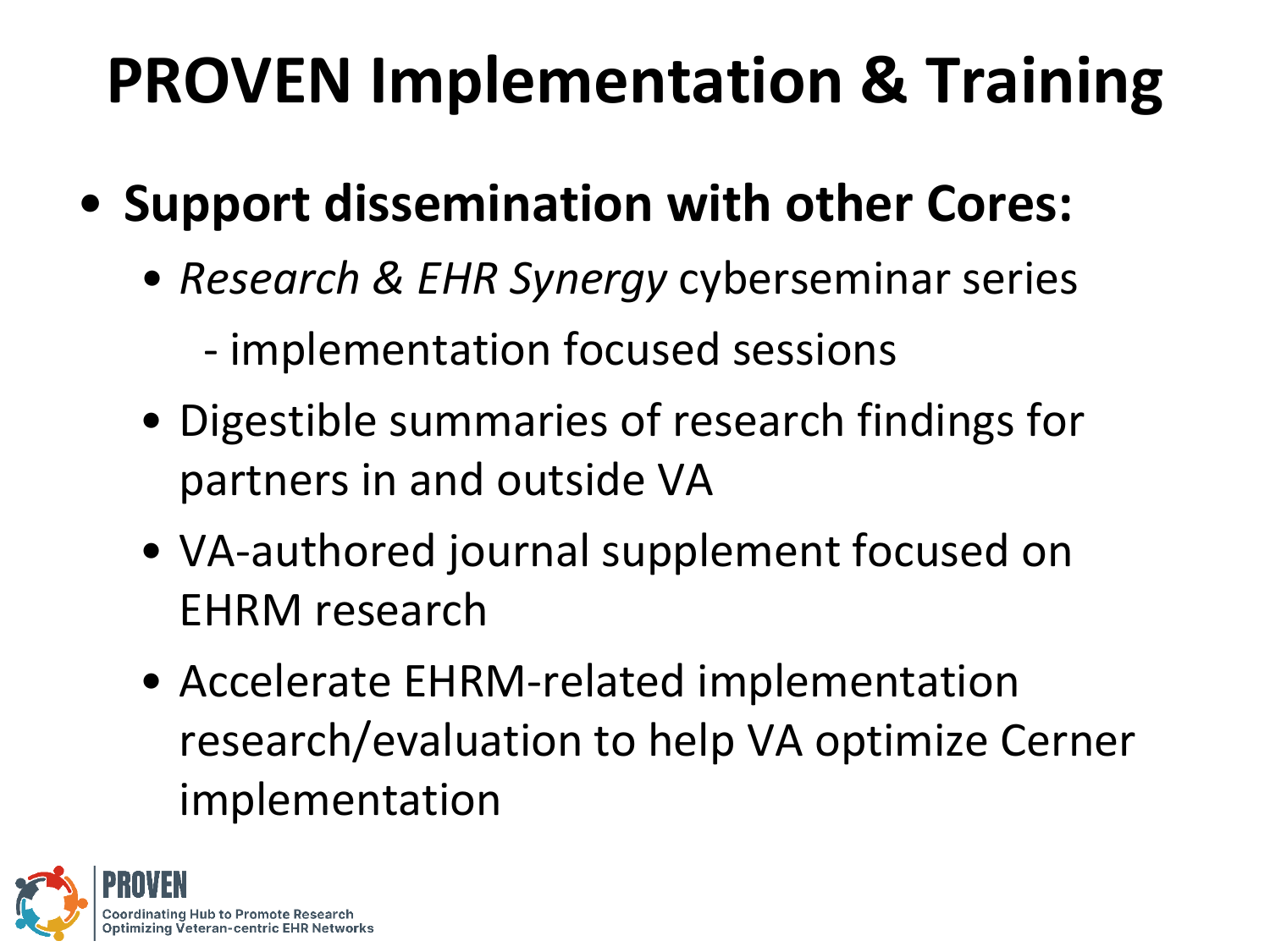### Core Members

- JoAnn Kirchner
- Laura Damschroder
- Alison Hamilton
- Kyler Godwin
- Julian Brunner
- Isomi Miake-Lye
- Kristina Cordasco
- Jeremy Shelton

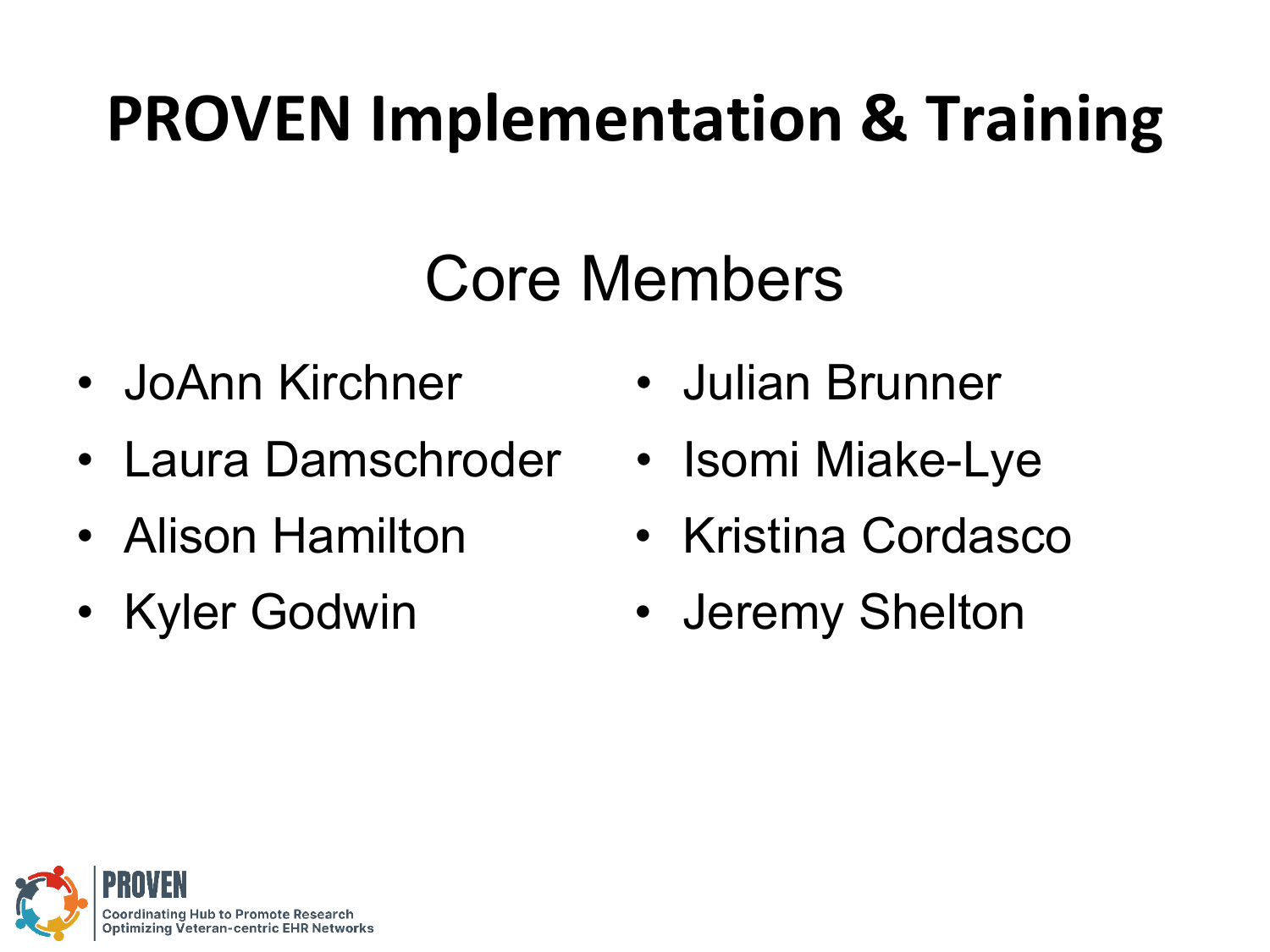## **What can the PROVEN Hub do for you?**

- Technical consults with array of EHRM experts
- Training/technical support on developing EHRM-related research methods/proposals
- Help with identifying OEHRM and other partners and recruiting/engaging VA facilities
- Facilitate EHRM research collaboratives
- Support dissemination and knowledge transfer
- Contact us at PROVENHub@va.gov

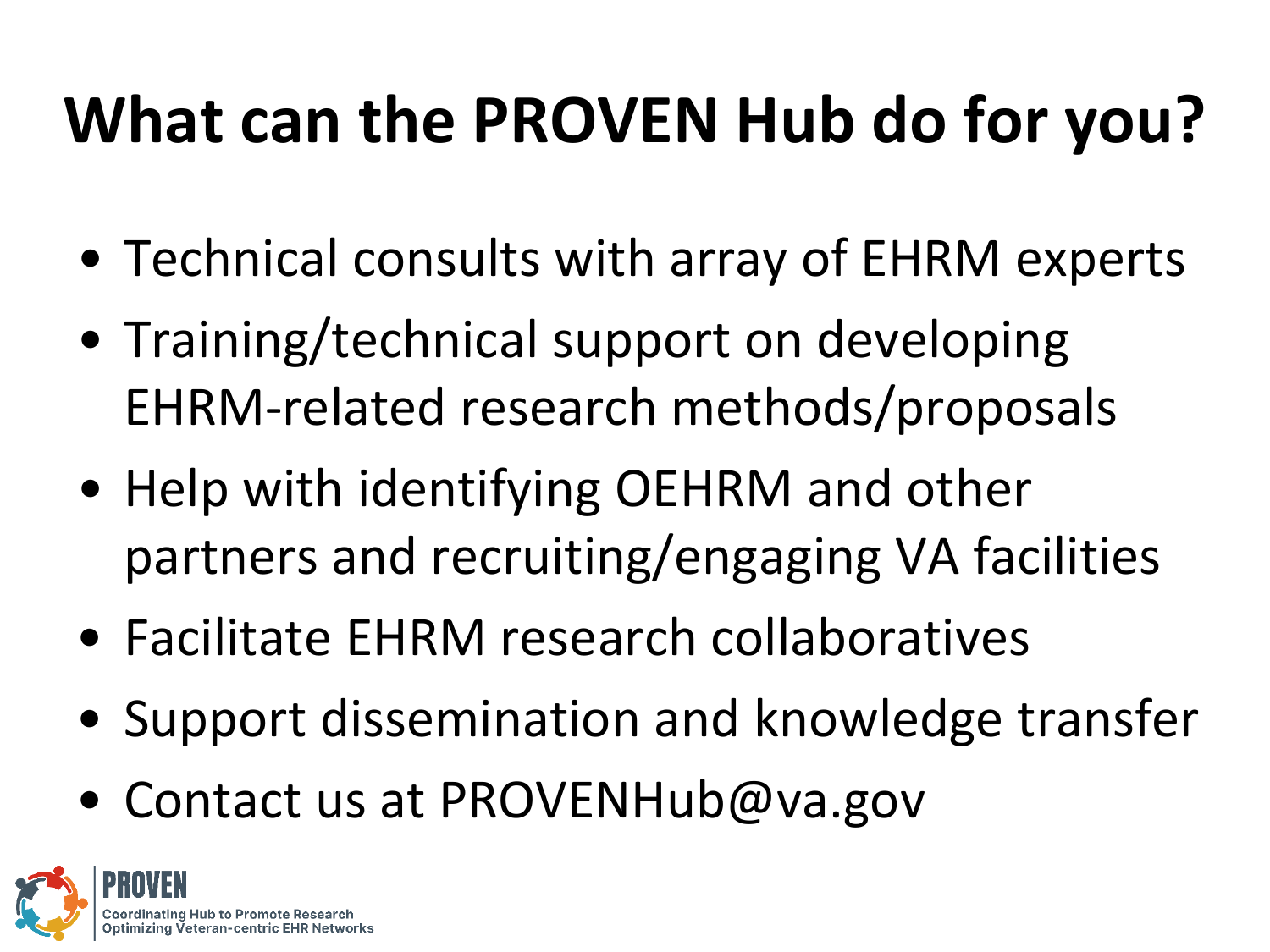### **Electronic Health Record Modernization**  *Resources for Researchers*

**"EHRM & Research" page on the Research Resource Guide SharePoint**

<https://dvagov.sharepoint.com/sites/VHAPugResearch/RRG/Pages/EHRM-Research.aspx>

#### **"EHRM and Implications for Data Users" page on the VIReC website**

<https://vaww.virec.research.va.gov/EHRM/Overview-and-Implications.htm>

#### **"Data Management and Migration Knowledgebase" on the Data Migration, Management, and Syndication SharePoint**

[https://vaww.cdw.va.gov/sites/EHRMDataIntegration/DIRAKnowledgeShare/Pages/DIRAKnowle](https://vaww.cdw.va.gov/sites/EHRMDataIntegration/DIRAKnowledgeShare/Pages/DIRAKnowledgeShareHome.aspx) dgeShareHome.aspx

#### *Syndicated Data Bits* **- Weekly Webinars**

**[Session Archive](https://vaww.cdw.va.gov/sites/EHRMDataIntegration/DIRAKnowledgeShare/OEHRM%20DMM-DSYN%20Documents/Forms/AllItems.aspx?RootFolder=/sites/EHRMDataIntegration/DIRAKnowledgeShare/OEHRM%20DMM-DSYN%20Documents/Data%20Syndication/Data%20Syndication%20Training/Data%20Syndication%20Training%20Recordings&FolderCTID=0x012000F4C3E28F21E21F498BAAE0600DFF9A7A&View=%7b1FC18E27-AC26-491C-B504-8F014E61D020%7d)**

#### **Office of Electronic Health Record Modernization (OEHRM) Intranet site**

<https://vaww.ehrm.va.gov/>